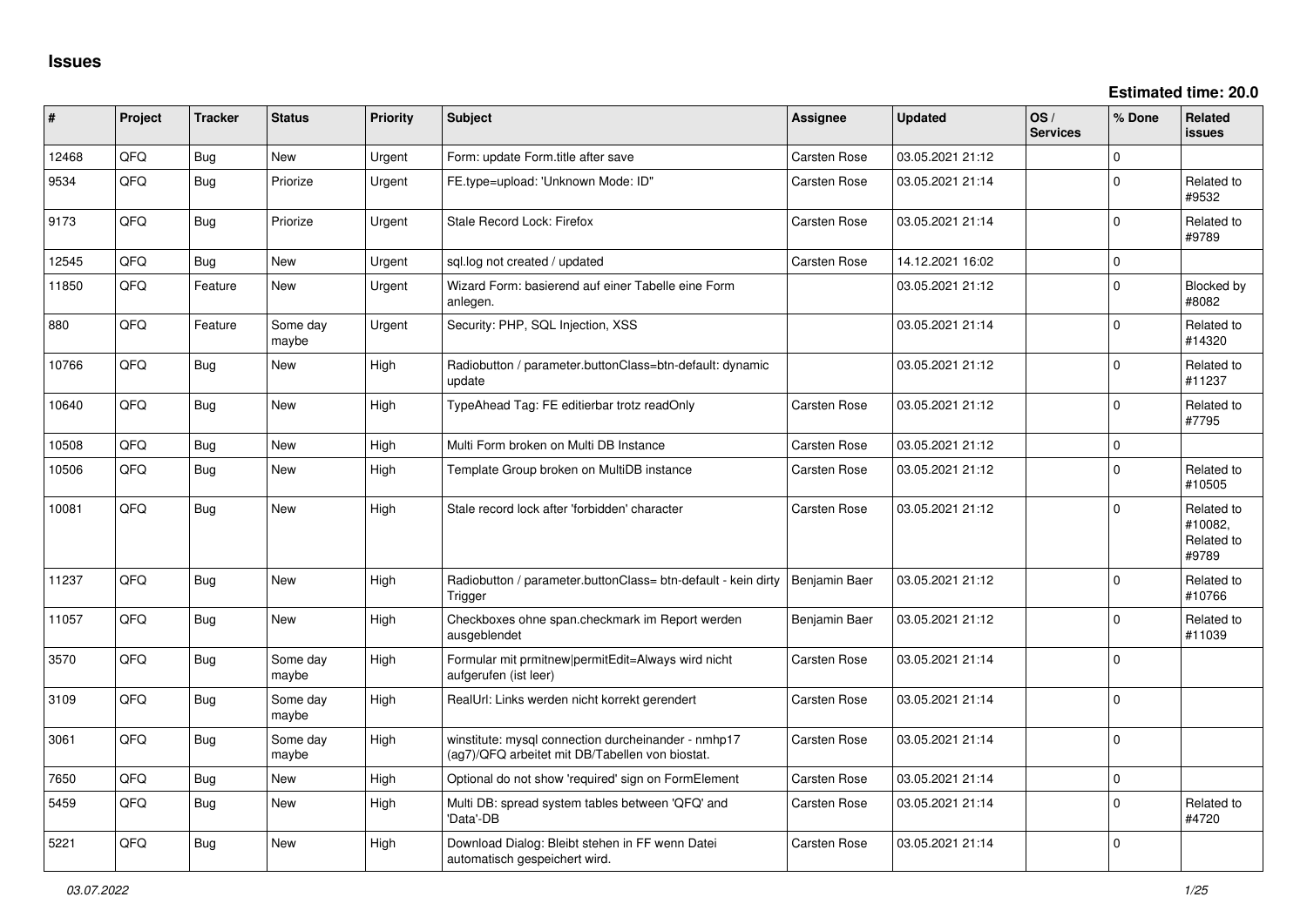| #     | Project | <b>Tracker</b> | <b>Status</b>     | <b>Priority</b> | <b>Subject</b>                                                                          | <b>Assignee</b> | <b>Updated</b>   | OS/<br><b>Services</b> | % Done      | Related<br><b>issues</b>                                             |
|-------|---------|----------------|-------------------|-----------------|-----------------------------------------------------------------------------------------|-----------------|------------------|------------------------|-------------|----------------------------------------------------------------------|
| 4279  | QFQ     | <b>Bug</b>     | Some day<br>maybe | High            | config.linkVars lost                                                                    | Carsten Rose    | 03.05.2021 21:14 |                        | $\mathbf 0$ |                                                                      |
| 8668  | QFQ     | Bug            | New               | High            | Pill disabled: dyamic mode 'hidden' not respected - FE is still<br>required             | Carsten Rose    | 03.05.2021 21:14 |                        | $\mathbf 0$ |                                                                      |
| 8431  | QFQ     | Bug            | <b>New</b>        | High            | autocron.php with wrong path                                                            | Carsten Rose    | 03.05.2021 21:14 |                        | $\mathbf 0$ |                                                                      |
| 8083  | QFQ     | Bug            | New               | High            | FormEditor: primary table list does not respect<br>'indexDb={{indexData:Y}}'            | Carsten Rose    | 03.05.2021 21:14 |                        | $\mathbf 0$ | Has<br>duplicate<br>#6678                                            |
| 7899  | QFQ     | Bug            | <b>New</b>        | High            | Fe.type=password / retype / required: always complain about<br>missing value            | Carsten Rose    | 03.05.2021 21:14 |                        | $\mathbf 0$ |                                                                      |
| 9531  | QFQ     | Bug            | New               | High            | FE File: Dynamic Update / modeSql / required detected even<br>it not set                | Carsten Rose    | 11.06.2021 20:32 |                        | $\mathbf 0$ | Related to<br>#12398                                                 |
| 9347  | QFQ     | Bug            | New               | High            | FE.type=upload with dynamic show/hidden: required not<br>detected                       | Carsten Rose    | 12.06.2021 10:40 |                        | $\mathbf 0$ | Related to<br>#5305,<br>Related to<br>#12398                         |
| 9121  | QFQ     | Bug            | Priorize          | High            | sip links have r and __dbIndexData set                                                  | Carsten Rose    | 12.06.2021 10:41 |                        | $\mathbf 0$ |                                                                      |
| 6116  | QFQ     | <b>Bug</b>     | Priorize          | High            | value of checkbox not saved                                                             | Carsten Rose    | 07.12.2021 17:19 |                        | $\mathbf 0$ |                                                                      |
| 12974 | QFQ     | Bug            | <b>New</b>        | High            | Sanitize Queries in Action-Elements                                                     | Carsten Rose    | 07.12.2021 17:19 |                        | $\mathbf 0$ |                                                                      |
| 12670 | QFQ     | Bug            | <b>New</b>        | High            | Dropdown-Menu classes können nicht mehr angegeben<br>werden                             | Carsten Rose    | 07.12.2021 17:19 |                        | $\mathbf 0$ |                                                                      |
| 12513 | QFQ     | Bug            | New               | High            | Implement server side check of maxlength                                                | Carsten Rose    | 07.12.2021 17:19 |                        | $\mathbf 0$ |                                                                      |
| 12702 | QFQ     | Bug            | <b>New</b>        | High            | templateGroup: broken in multiDb Setup                                                  | Carsten Rose    | 14.12.2021 16:02 |                        | $\mathbf 0$ |                                                                      |
| 12463 | QFQ     | Bug            | ToDo              | High            | QFQ Function: 'function' and 'sql' on same level - output of<br>sql is shown two times. | Carsten Rose    | 15.12.2021 16:31 |                        | $\mathbf 0$ |                                                                      |
| 9789  | QFQ     | Bug            | In Progress       | High            | Record Lock: release to early on 'leave page'                                           | Carsten Rose    | 10.01.2022 09:25 |                        | 100         | Related to<br>#10081,<br>Related to<br>#9173,<br>Related to<br>#8702 |
| 12395 | QFQ     | Bug            | ToDo              | High            | QFQ Function: Result two times shown                                                    | Carsten Rose    | 18.02.2022 08:59 |                        | $\mathbf 0$ |                                                                      |
| 12508 | QFQ     | Bug            | In Progress       | High            | qfq Form: sendMail                                                                      | Karin Niffeler  | 19.03.2022 17:48 |                        | $\mathbf 0$ |                                                                      |
| 8891  | QFQ     | <b>Bug</b>     | New               | High            | formSubmitLog: do not log passwords                                                     | Enis Nuredini   | 25.03.2022 09:06 |                        | $\pmb{0}$   |                                                                      |
| 11630 | QFQ     | <b>Bug</b>     | Feedback          | High            | Bitte check ob CALL() in 20.11.0 noch so funktioniert wie in<br>20.4.1                  | Enis Nuredini   | 28.05.2022 13:45 |                        | $\mathbf 0$ | Related to<br>#11325                                                 |
| 12066 | QFQ     | <b>Bug</b>     | New               | High            | enterAsSubmit: Forward wird nicht ausgeführt                                            | Enis Nuredini   | 29.05.2022 09:23 |                        | $\mathbf 0$ |                                                                      |
| 13716 | QFQ     | <b>Bug</b>     | New               | High            | Firefox ask to store username/password                                                  | Enis Nuredini   | 30.05.2022 09:31 |                        | 0           | Related to<br>#13827                                                 |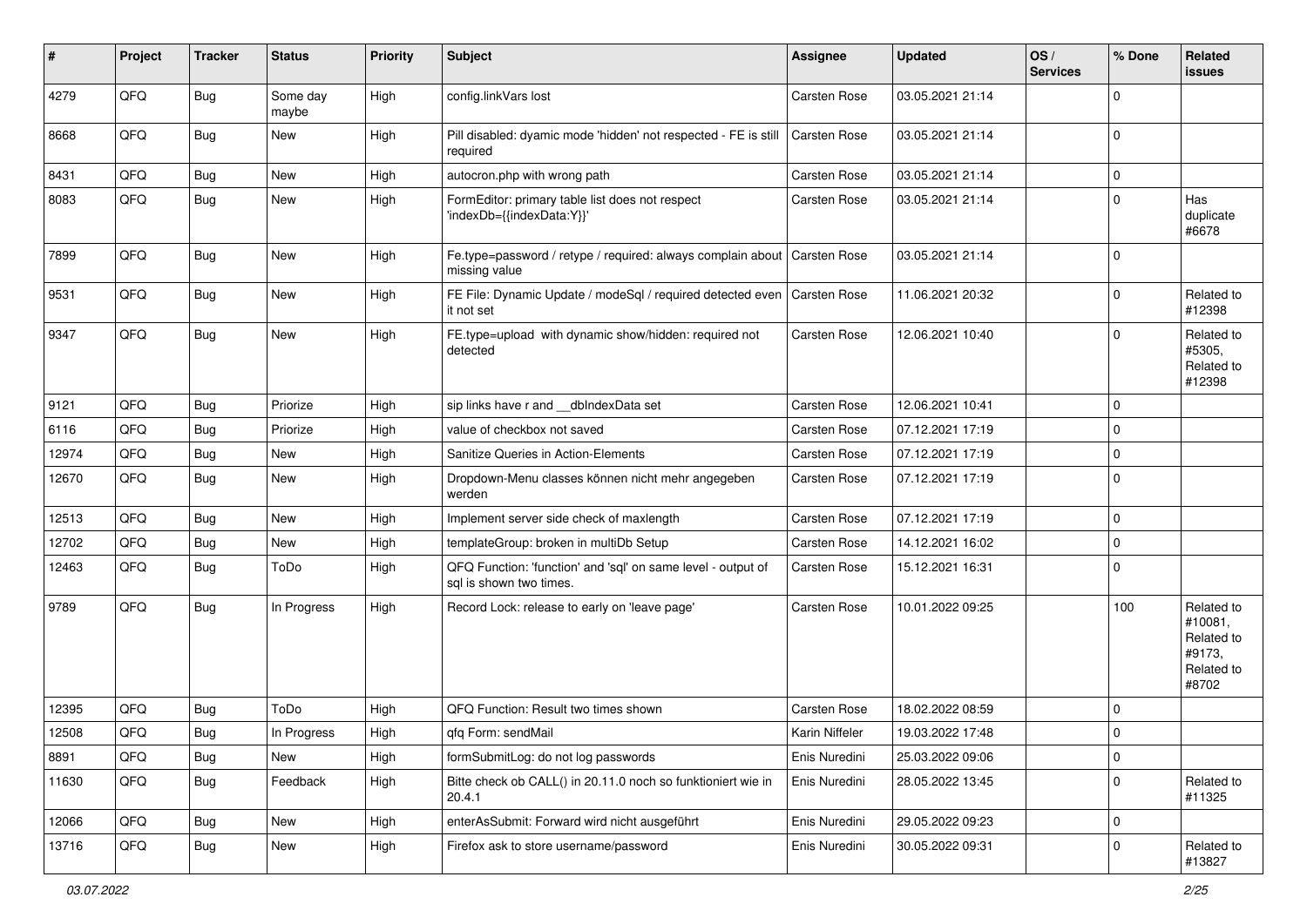| #     | Project | <b>Tracker</b> | <b>Status</b>     | <b>Priority</b> | Subject                                                                                                                               | Assignee      | <b>Updated</b>   | OS/<br><b>Services</b> | % Done      | Related<br>issues                               |
|-------|---------|----------------|-------------------|-----------------|---------------------------------------------------------------------------------------------------------------------------------------|---------------|------------------|------------------------|-------------|-------------------------------------------------|
| 3848  | QFQ     | Feature        | Some day<br>maybe | High            | Antivirus check fuer Upload files in qfq?                                                                                             | Carsten Rose  | 03.05.2021 21:14 |                        | $\mathbf 0$ | Related to<br>#4131                             |
| 3727  | QFQ     | Feature        | New               | High            | Security: Session Hijacking erschweren                                                                                                | Carsten Rose  | 03.05.2021 21:14 |                        | $\mathbf 0$ |                                                 |
| 5715  | QFQ     | Feature        | New               | High            | PDF Caching                                                                                                                           | Carsten Rose  | 03.05.2021 21:14 |                        | $\mathbf 0$ | Related to<br>#5851,<br>Related to<br>#6357     |
| 4258  | QFQ     | Feature        | Some day<br>maybe | High            | System Defaults: Forms                                                                                                                | Carsten Rose  | 03.05.2021 21:14 |                        | $\mathbf 0$ |                                                 |
| 3990  | QFQ     | Feature        | Some day<br>maybe | High            | custom class definition: add space automatically                                                                                      | Carsten Rose  | 03.05.2021 21:14 |                        | $\mathbf 0$ |                                                 |
| 3967  | QFQ     | Feature        | Some day<br>maybe | High            | Report: Checkbox, Radio, Dropdown, Input welches ohne<br>Submit funktioniert - 'Inline-Form'                                          | Carsten Rose  | 03.05.2021 21:14 |                        | $\mathbf 0$ |                                                 |
| 8962  | QFQ     | Feature        | New               | High            | allow for form fields with identical names                                                                                            | Carsten Rose  | 03.05.2021 21:14 |                        | $\mathbf 0$ |                                                 |
| 7850  | QFQ     | Feature        | New               | High            | Upload records: non 'pathFileName' column                                                                                             | Carsten Rose  | 03.05.2021 21:14 |                        | $\mathbf 0$ |                                                 |
| 9548  | QFQ     | Feature        | Feedback          | High            | FormElement: Pattern mismatch - optional report only on<br>focus lost                                                                 | Benjamin Baer | 03.05.2021 21:14 |                        | $\mathbf 0$ |                                                 |
| 9517  | QFQ     | Feature        | In Progress       | High            | Input multiple tags with typeahead                                                                                                    | Carsten Rose  | 03.05.2021 21:14 |                        | 40          | Related to<br>#10150                            |
| 11893 | QFQ     | Feature        | New               | High            | Broken SIP: a) only report one time, b) only report in main<br>column                                                                 | Carsten Rose  | 12.05.2021 12:13 |                        | $\mathbf 0$ | Related to<br>#12532,<br>Related to<br>#14187   |
| 8204  | QFQ     | Feature        | Priorize          | High            | Position 'required mark'                                                                                                              | Carsten Rose  | 16.06.2021 13:44 |                        | $\mathbf 0$ |                                                 |
| 8082  | QFQ     | Feature        | Priorize          | High            | Contact form without saving record                                                                                                    | Carsten Rose  | 07.12.2021 15:20 |                        | $\mathbf 0$ | Related to<br>#8587,<br><b>Blocks</b><br>#11850 |
| 12186 | QFQ     | Feature        | New               | High            | TinyMCE Config für Objekte                                                                                                            | Carsten Rose  | 07.12.2021 17:19 |                        | $\mathbf 0$ | <b>Blocks</b><br>#12632                         |
| 10114 | QFQ     | Feature        | New               | High            | Symbol (Link): 'G:' (Glyphicon) replaced by 'i:' (icon)                                                                               |               | 07.12.2021 17:19 |                        | $\mathbf 0$ | Related to<br>#3797,<br>Related to<br>#4194     |
| 12532 | QFQ     | Feature        | New               | High            | SIP-Parameter bei Seitenaufruf in Browser-Console<br>anzeigen                                                                         | Carsten Rose  | 07.12.2021 17:19 |                        | $\mathbf 0$ | Related to<br>#11893,<br>Related to<br>#14187   |
| 12544 | QFQ     | Feature        | New               | High            | a) ' AS _link' new also as ' AS _format', b) sortierung via<br>'display: none;', c) '_format' benoeitgt nicht zwingend<br>u/U/p/m/z/d | Carsten Rose  | 14.12.2021 16:03 |                        | $\mathbf 0$ |                                                 |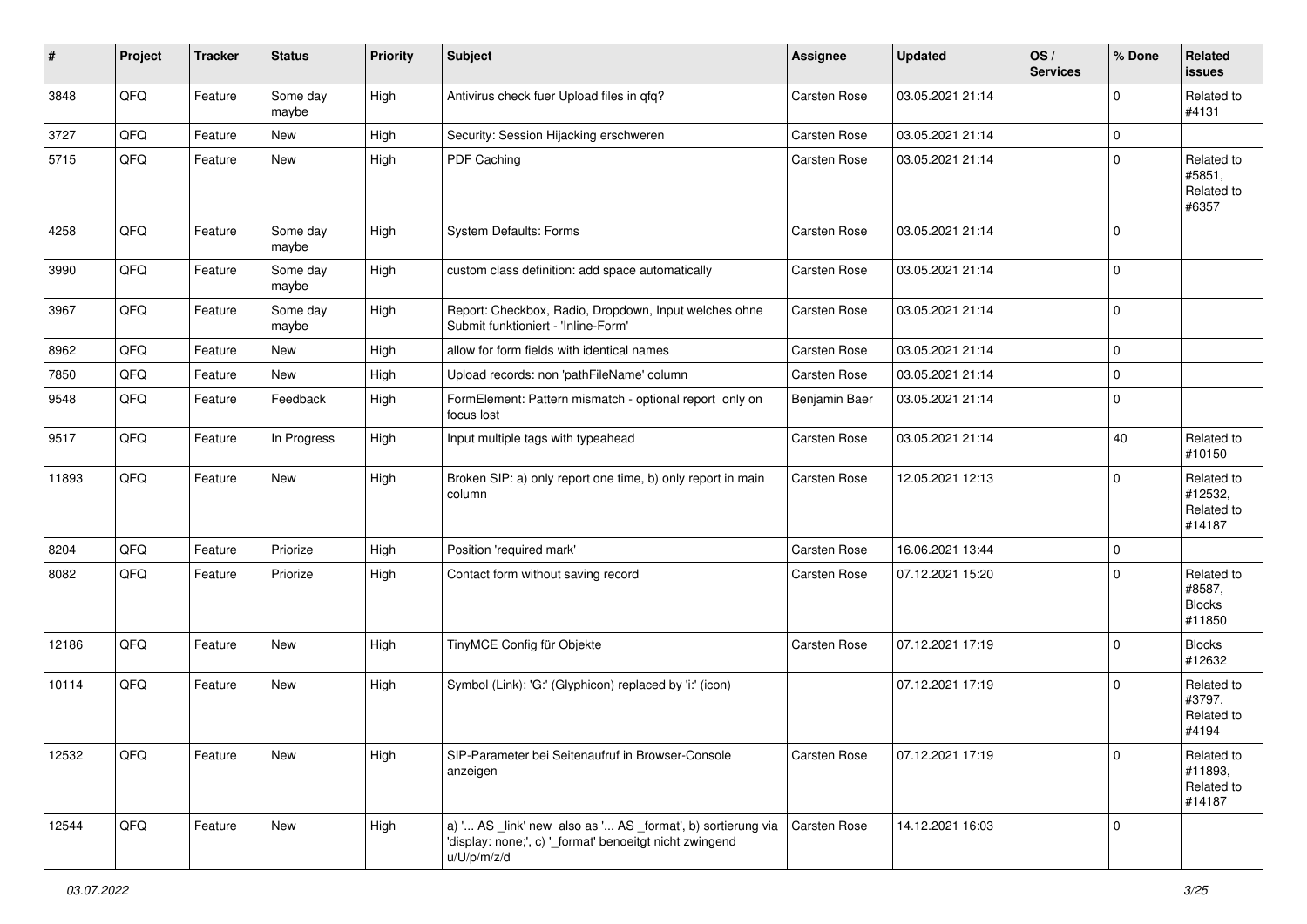| #     | Project | <b>Tracker</b> | <b>Status</b>     | <b>Priority</b> | <b>Subject</b>                                                                                                                | Assignee            | <b>Updated</b>   | OS/<br><b>Services</b> | % Done   | Related<br><b>issues</b>                                               |
|-------|---------|----------------|-------------------|-----------------|-------------------------------------------------------------------------------------------------------------------------------|---------------------|------------------|------------------------|----------|------------------------------------------------------------------------|
| 13757 | QFQ     | Feature        | <b>New</b>        | High            | QR / Bar-Code Plugin                                                                                                          | Enis Nuredini       | 19.03.2022 17:43 |                        | $\Omega$ |                                                                        |
| 7602  | QFQ     | Feature        | ToDo              | High            | Multi Select: with checkboxes                                                                                                 | Benjamin Baer       | 22.03.2022 09:07 |                        | $\Omega$ |                                                                        |
| 14187 | QFQ     | Feature        | New               | High            | gfg.log: show current URL                                                                                                     | <b>Carsten Rose</b> | 28.05.2022 11:02 |                        | $\Omega$ | Related to<br>#13933,<br>Related to<br>#12532,<br>Related to<br>#11893 |
| 9052  | QFQ     | Feature        | Feedback          | High            | Report: CodeMirror with SQL Syntax Highlight in FE                                                                            | Enis Nuredini       | 08.06.2022 10:25 |                        | $\Omega$ |                                                                        |
| 14395 | QFQ     | Support        | <b>New</b>        | Normal          | FormEditor: Virtual table columns                                                                                             | Enis Nuredini       | 21.06.2022 16:09 |                        | $\Omega$ |                                                                        |
| 14455 | QFQ     | Support        | New               | Normal          | TinyMCE: Activate save button after upload picture over<br>drag&drop                                                          | Enis Nuredini       | 01.07.2022 08:37 |                        | $\Omega$ |                                                                        |
| 8316  | QFQ     | <b>Bug</b>     | Feedback          | Normal          | Documentation/Behaviour for Nested Queries and<br>Record-Store confusing                                                      | Nicola Chiapolini   | 20.11.2019 09:14 |                        | $\Omega$ |                                                                        |
| 8106  | QFQ     | Bug            | Some day<br>maybe | Normal          | Dynamic Update: Feld kann nicht auf empty zurückgesetzt<br>werden                                                             | <b>Carsten Rose</b> | 11.12.2019 16:01 |                        | $\Omega$ |                                                                        |
| 9020  | QFQ     | <b>Bug</b>     | Some day<br>maybe | Normal          | radio mit buttonClass und dynamicUpdate lassen sich nicht<br>kombinieren                                                      |                     | 11.12.2019 16:01 |                        | $\Omega$ |                                                                        |
| 4441  | QFQ     | Bug            | Some day<br>maybe | Normal          | \$_SERVER Vars sollten nur aus dem Store genommen<br>werden - Code entsprechend anpassen.                                     |                     | 11.12.2019 16:02 |                        | $\Omega$ |                                                                        |
| 3349  | QFQ     | Bug            | Some day<br>maybe | Normal          | config.qfq.ini: a) vertraegt keine '=' im Value (z.B. Passwort),<br>b) Values sollten in ticks einschliessbar sein (spaces, ) | <b>Carsten Rose</b> | 11.12.2019 16:02 |                        | $\Omega$ |                                                                        |
| 3588  | QFQ     | <b>Bug</b>     | Some day<br>maybe | Normal          | templateGroup: versteckte Elemente werden weiterhin<br>gespeichert.                                                           | Carsten Rose        | 11.12.2019 16:02 |                        | $\Omega$ |                                                                        |
| 3682  | QFQ     | <b>Bug</b>     | Some day<br>maybe | Normal          | Dynamic update: Radio buttons                                                                                                 | Carsten Rose        | 11.12.2019 16:02 |                        | $\Omega$ |                                                                        |
| 3811  | QFQ     | Bug            | Some day<br>maybe | Normal          | Dynamic Update: extraButtonInfo - Text aktualisieren                                                                          | Carsten Rose        | 11.12.2019 16:03 |                        | $\Omega$ | Related to<br>#11517                                                   |
| 3750  | QFQ     | <b>Bug</b>     | Some day<br>maybe | Normal          | FE in a row: if one violates check, all are red                                                                               | Carsten Rose        | 11.12.2019 16:03 |                        | $\Omega$ |                                                                        |
| 3895  | QFQ     | <b>Bug</b>     | Some day<br>maybe | Normal          | typeahead pedantic: on lehrkredit Idap webpass - if only one<br>person is in dropdown, such person can't be selected          | <b>Carsten Rose</b> | 11.12.2019 16:03 |                        | $\Omega$ |                                                                        |
| 3882  | QFQ     | Bug            | Some day<br>maybe | Normal          | templateGroup: disable 'add' if limit is reached - funktioniert<br>nicht wenn bereits records existierten                     | <b>Carsten Rose</b> | 11.12.2019 16:03 |                        | $\Omega$ |                                                                        |
| 4008  | QFQ     | <b>Bug</b>     | Some day<br>maybe | Normal          | FormElemen.type=sendmail: wrong 'TO' if 'real<br>name <rea@mail.to>' is used</rea@mail.to>                                    | <b>Carsten Rose</b> | 11.12.2019 16:03 |                        | $\Omega$ |                                                                        |
| 4138  | QFQ     | Bug            | Some day<br>maybe | Normal          | _style fehlt                                                                                                                  |                     | 11.12.2019 16:03 |                        | $\Omega$ |                                                                        |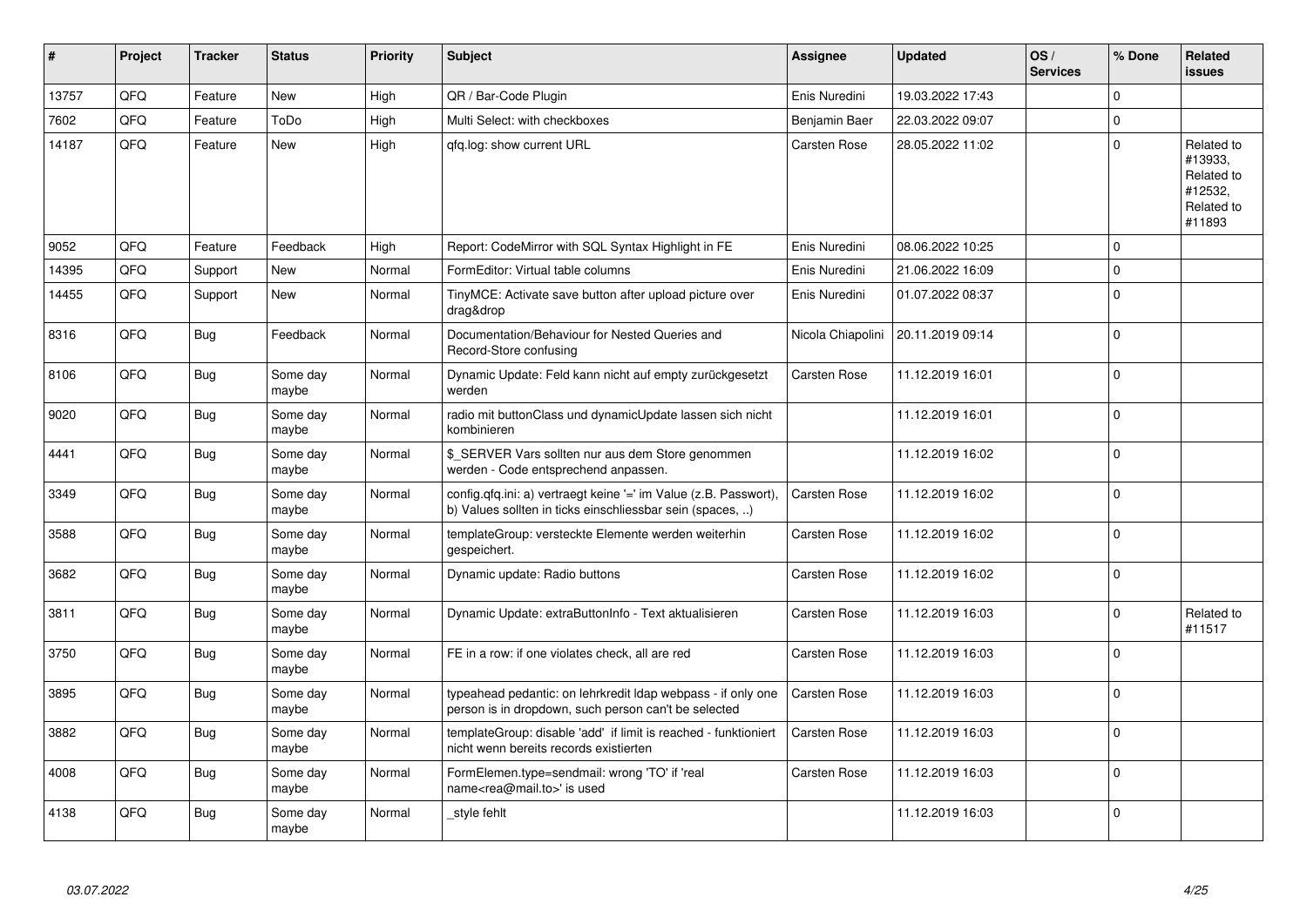| #    | Project | <b>Tracker</b> | <b>Status</b>     | <b>Priority</b> | <b>Subject</b>                                                                                                  | <b>Assignee</b> | <b>Updated</b>   | OS/<br><b>Services</b> | % Done      | Related<br><b>issues</b> |
|------|---------|----------------|-------------------|-----------------|-----------------------------------------------------------------------------------------------------------------|-----------------|------------------|------------------------|-------------|--------------------------|
| 4122 | QFQ     | Bug            | Some day<br>maybe | Normal          | file: Render Mode hat keinen Effekt                                                                             |                 | 11.12.2019 16:03 |                        | $\Omega$    |                          |
| 4293 | QFQ     | <b>Bug</b>     | Some day<br>maybe | Normal          | Download broken if token 'd:' is missing - but no error<br>message                                              | Carsten Rose    | 11.12.2019 16:03 |                        | $\Omega$    | Related to<br>#7514      |
| 2063 | QFQ     | Bug            | Some day<br>maybe | Normal          | Pills auf 'inaktiv' setzen falls keine Element auf dem Pill<br>sichtbar sind.                                   | Benjamin Baer   | 11.12.2019 16:03 |                        | $\Omega$    | Related to<br>#3752      |
| 3130 | QFQ     | Bug            | Some day<br>maybe | Normal          | Debug Info's nicht korrekt nach 'New > Save'.                                                                   | Carsten Rose    | 11.12.2019 16:03 |                        | $\Omega$    | Related to<br>#3253      |
| 4756 | QFQ     | <b>Bug</b>     | New               | Normal          | Form dirty even nothing changes                                                                                 | Carsten Rose    | 11.12.2019 16:16 |                        | $\Omega$    |                          |
| 3782 | QFQ     | Bug            | Priorize          | Normal          | Bei fehlerhafter Eingabe (z.B. Datum) sollte das erwartete<br>Format angezeigt werden                           | Carsten Rose    | 01.02.2020 10:13 |                        | $\Omega$    |                          |
| 7616 | QFQ     | Bug            | Priorize          | Normal          | Selectlist with Enum & Dynamic Update                                                                           | Carsten Rose    | 01.02.2020 10:13 |                        | $\mathbf 0$ |                          |
| 6574 | QFQ     | Bug            | Priorize          | Normal          | gfg.log: Fehlermeldung wurde angezeigt, aber nicht geloggt                                                      | Carsten Rose    | 01.02.2020 10:13 |                        | $\Omega$    |                          |
| 8037 | QFQ     | <b>Bug</b>     | Priorize          | Normal          | FE.type=upload (advanced mode): {{slaveId:V}} missing<br>during dynamic update                                  | Carsten Rose    | 01.02.2020 10:13 |                        | $\Omega$    |                          |
| 7656 | QFQ     | <b>Bug</b>     | Priorize          | Normal          | FE with required, 'pattern' and 'extraButtonLock': always<br>complain about missing value                       | Carsten Rose    | 01.02.2020 10:13 |                        | $\Omega$    |                          |
| 9947 | QFQ     | <b>Bug</b>     | Priorize          | Normal          | Unwanted error message if missing 'typeAheadSqlPrefetch'                                                        | Carsten Rose    | 01.02.2020 10:13 |                        | $\mathbf 0$ |                          |
| 9862 | QFQ     | Bug            | Priorize          | Normal          | Failed writing to sql mail qfq.log should throw an exception                                                    | Carsten Rose    | 01.02.2020 10:13 |                        | $\Omega$    |                          |
| 9975 | QFQ     | Bug            | Priorize          | Normal          | Dropdown Menu: 'r:3' broken                                                                                     | Carsten Rose    | 01.02.2020 10:13 |                        | $\mathbf 0$ |                          |
| 9024 | QFQ     | <b>Bug</b>     | Some day<br>maybe | Normal          | QFQ Einarbeitung                                                                                                |                 | 01.02.2020 15:56 |                        | $\Omega$    |                          |
| 2643 | QFQ     | Bug            | Some day<br>maybe | Normal          | Zend / PHP Webinars anschauen                                                                                   | Carsten Rose    | 01.02.2020 15:56 |                        | $\Omega$    |                          |
| 9898 | QFQ     | <b>Bug</b>     | Feedback          | Normal          | Formular trotz Timeout gespeichert                                                                              | Benjamin Baer   | 01.02.2020 15:56 |                        | 0           |                          |
| 9855 | QFQ     | <b>Bug</b>     | New               | Normal          | <b>Required Check</b>                                                                                           |                 | 01.02.2020 15:56 |                        | $\mathbf 0$ |                          |
| 9773 | QFQ     | <b>Bug</b>     | New               | Normal          | form.parameter.formModeGlobal=requiredOff                                                                       | Carsten Rose    | 01.02.2020 15:56 |                        | $\Omega$    |                          |
| 9535 | QFQ     | Bug            | Feedback          | Normal          | Report:  AS ' vertical' - column to wide - vertical >> rot45,<br>rot90                                          | Benjamin Baer   | 01.02.2020 15:56 |                        | 0           |                          |
| 4583 | QFQ     | Bug            | Some day<br>maybe | Normal          | Dynamic Update bei TypeAhead Feldern                                                                            | Carsten Rose    | 01.02.2020 23:19 |                        | $\mathbf 0$ |                          |
| 4528 | QFQ     | <b>Bug</b>     | Some day<br>maybe | Normal          | extraButtonLock mit SQLAhead Bug                                                                                | Carsten Rose    | 01.02.2020 23:19 |                        | 0           |                          |
| 4092 | QFQ     | <b>Bug</b>     | Some day<br>maybe | Normal          | 1) Logging verbessern wann welches FE warum ausgefuehrt<br>wird, 2) Documentation: Best Practice Template Group | Carsten Rose    | 01.02.2020 23:19 |                        | $\Omega$    | Related to<br>#3504      |
| 3613 | QFQ     | <b>Bug</b>     | Some day<br>maybe | Normal          | note /note unchecked -> note div (col-md) wird weiterhin<br>gerendert                                           | Elias Villiger  | 01.02.2020 23:19 |                        | 100         |                          |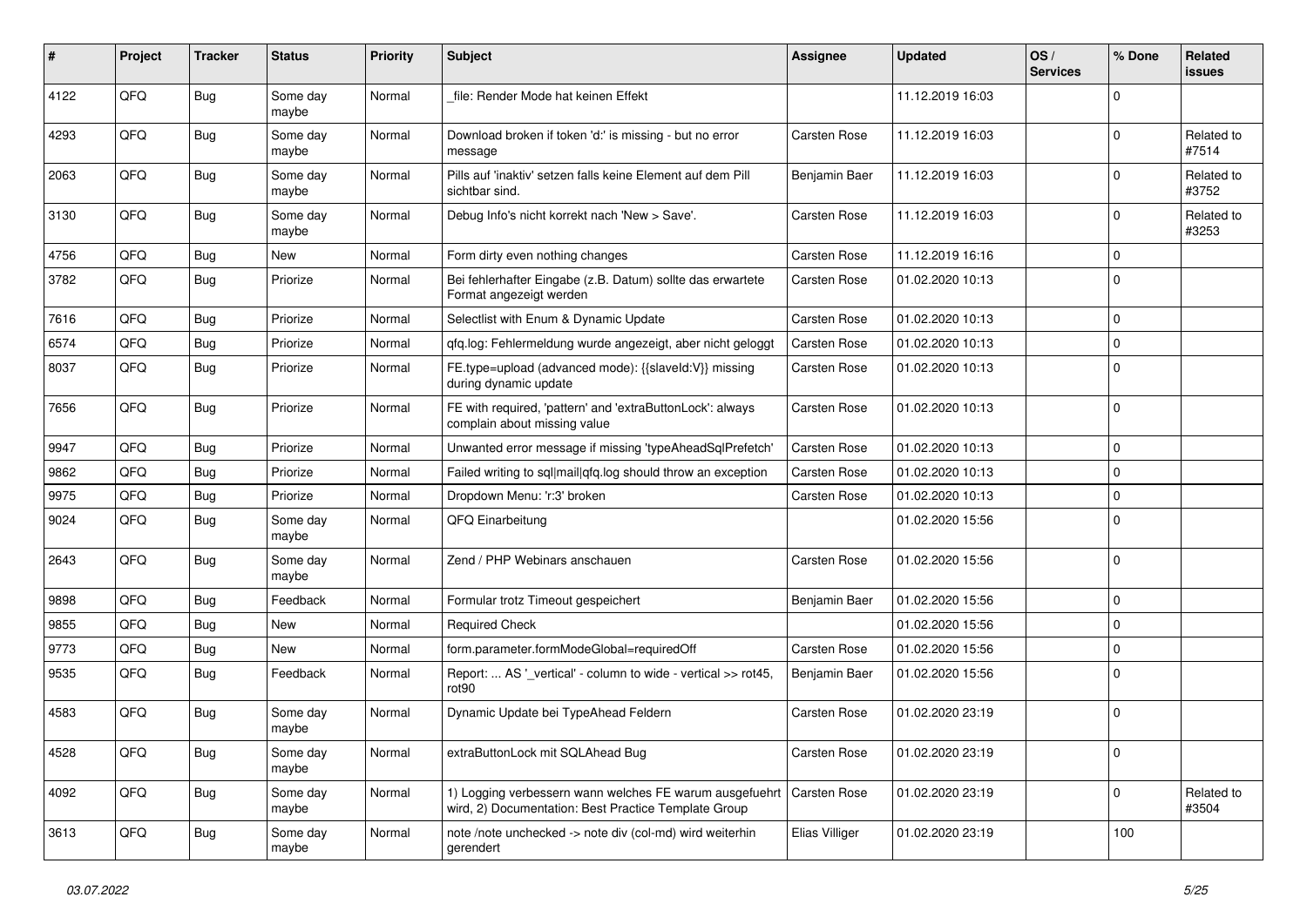| #    | Project | <b>Tracker</b> | <b>Status</b>     | <b>Priority</b> | Subject                                                                                                                                                  | <b>Assignee</b> | <b>Updated</b>   | OS/<br><b>Services</b> | % Done              | Related<br><b>issues</b>                       |
|------|---------|----------------|-------------------|-----------------|----------------------------------------------------------------------------------------------------------------------------------------------------------|-----------------|------------------|------------------------|---------------------|------------------------------------------------|
| 5021 | QFQ     | Bug            | Some day<br>maybe | Normal          | FE.typ=extra - during save displays error 'datum2' already<br>filled in STORE_SIP - the value is stored nevertheless                                     | Carsten Rose    | 01.02.2020 23:19 |                        | $\mathbf 0$         | Related to<br>#3875                            |
| 5877 | QFQ     | Bug            | Some day<br>maybe | Normal          | FE.type=note:bsColumn strange behaviour                                                                                                                  |                 | 01.02.2020 23:19 |                        | $\mathbf 0$         |                                                |
| 5768 | QFQ     | Bug            | Some day<br>maybe | Normal          | '{{pageLanguage:T}}' missing if QFQ is called via api                                                                                                    | Carsten Rose    | 01.02.2020 23:19 |                        | $\mathbf 0$         |                                                |
| 5706 | QFQ     | Bug            | Some day<br>maybe | Normal          | upload: fileDestination needs to be sanatized                                                                                                            | Carsten Rose    | 01.02.2020 23:19 |                        | $\mathbf 0$         |                                                |
| 5557 | QFQ     | <b>Bug</b>     | Some day<br>maybe | Normal          | Form load: STORE_RECORD filled, but should be empty                                                                                                      | Carsten Rose    | 01.02.2020 23:19 |                        | $\mathbf 0$         |                                                |
| 5991 | QFQ     | <b>Bug</b>     | Some day<br>maybe | Normal          | URLs with ' ' or long parameter are problematic                                                                                                          | Carsten Rose    | 01.02.2020 23:19 |                        | $\mathbf 0$         |                                                |
| 7281 | QFQ     | <b>Bug</b>     | Some day<br>maybe | Normal          | Subrecords: on large screen separator line too short                                                                                                     |                 | 01.02.2020 23:19 |                        | $\pmb{0}$           |                                                |
| 4651 | QFQ     | <b>Bug</b>     | Some day<br>maybe | Normal          | "Loading document" Modal wird angezeigt bei uzhcd type=2<br>Ansicht                                                                                      | Carsten Rose    | 01.02.2020 23:20 |                        | $\mathbf 0$         |                                                |
| 4454 | QFQ     | <b>Bug</b>     | Some day<br>maybe | Normal          | Required Elements: multiple elements in a row - whole row<br>marked if only one input is empty.                                                          | Benjamin Baer   | 01.02.2020 23:20 |                        | $\mathbf 0$         |                                                |
| 4398 | QFQ     | <b>Bug</b>     | Some day<br>maybe | Normal          | Typeahead: mouse click in a prefilled input opens a single<br>item dropdown with the current value - click on it seems to<br>set the value, not the key. | Benjamin Baer   | 01.02.2020 23:20 |                        | $\mathbf 0$         | Related to<br>#4457                            |
| 4328 | QFQ     | <b>Bug</b>     | Some day<br>maybe | Normal          | Error Message: Show FE name/number on problems in FE                                                                                                     | Carsten Rose    | 01.02.2020 23:20 |                        | $\mathbf 0$         |                                                |
| 7402 | QFQ     | <b>Bug</b>     | Some day<br>maybe | Normal          | thumbnail cache: outdated picture when permission denied<br>and permission resolved.                                                                     |                 | 01.02.2020 23:20 |                        | $\mathbf 0$         |                                                |
| 7101 | QFQ     | <b>Bug</b>     | Some day<br>maybe | Normal          | 'form' in SIP and 'report' - breaks                                                                                                                      |                 | 01.02.2020 23:20 |                        | $\mathbf 0$         |                                                |
| 4659 | QFQ     | <b>Bug</b>     | Some day<br>maybe | Normal          | infoButtonExtra                                                                                                                                          | Carsten Rose    | 01.02.2020 23:20 |                        | $\mathbf 0$         |                                                |
| 4549 | QFQ     | <b>Bug</b>     | Some day<br>maybe | Normal          | TemplateGroups: FE.type SELECT loose selected value<br>after save                                                                                        | Carsten Rose    | 01.02.2020 23:20 |                        | $\mathbf 0$         | Related to<br>#4548.<br>Related to<br>#4771    |
| 4546 | QFQ     | Bug            | Some day<br>maybe | Normal          | NH: SIP storage is destroyed                                                                                                                             |                 | 01.02.2020 23:20 |                        | 0                   |                                                |
| 4771 | QFQ     | <b>Bug</b>     | Some day<br>maybe | Normal          | gfg: select-down-values empty after save (edit-form for<br>program administrators)                                                                       | Carsten Rose    | 01.02.2020 23:20 |                        | $\mathbf 0$         | Related to<br>#4549, Has<br>duplicate<br>#4282 |
| 3547 | QFQ     | Bug            | New               | Normal          | FE of type 'note' causes writing of empty fields.                                                                                                        | Carsten Rose    | 01.02.2020 23:21 |                        | $\mathsf{O}\xspace$ |                                                |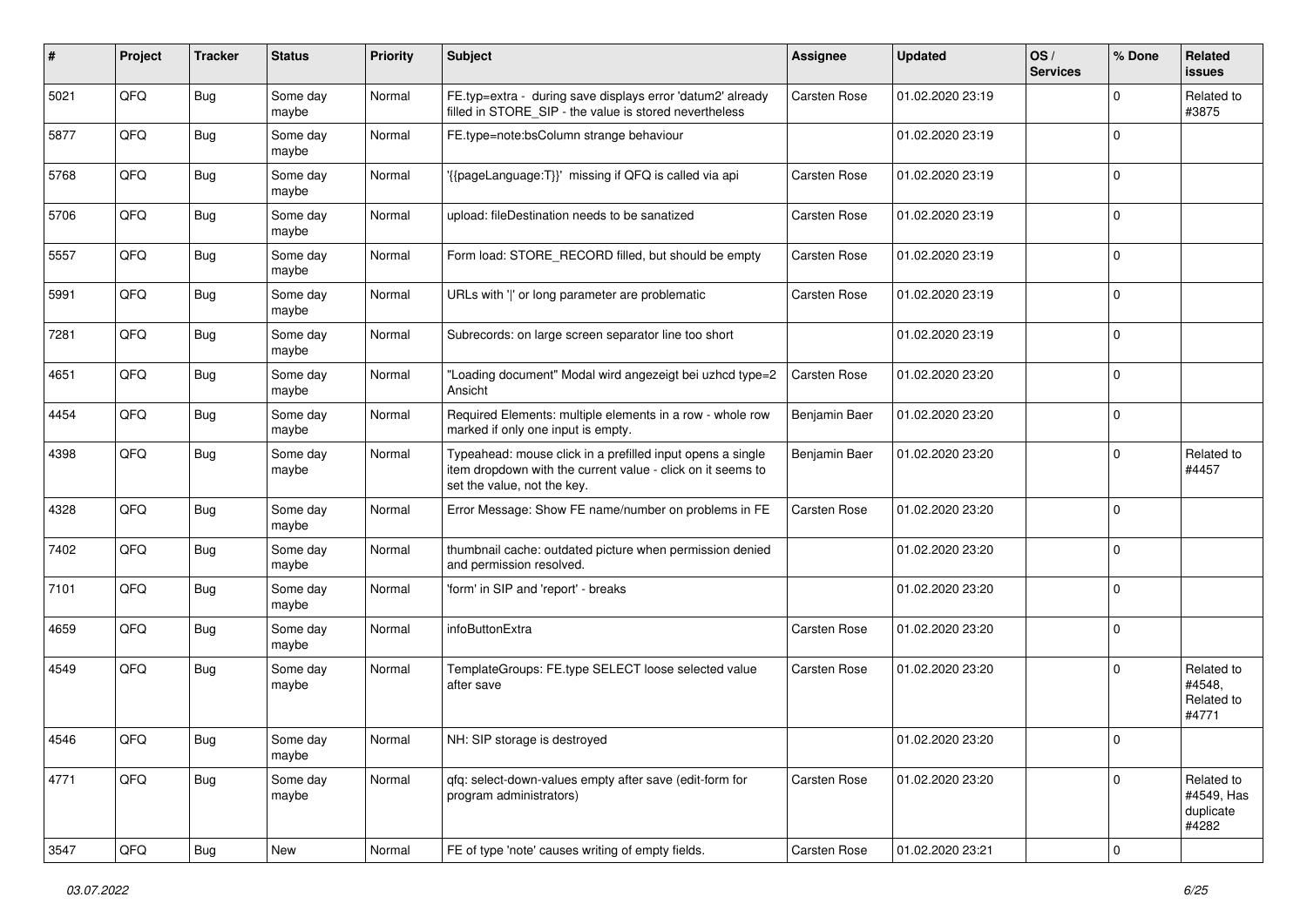| #    | Project | <b>Tracker</b> | <b>Status</b> | <b>Priority</b> | <b>Subject</b>                                                                                                   | Assignee            | <b>Updated</b>   | OS/<br><b>Services</b> | % Done      | Related<br>issues    |
|------|---------|----------------|---------------|-----------------|------------------------------------------------------------------------------------------------------------------|---------------------|------------------|------------------------|-------------|----------------------|
| 5576 | QFQ     | <b>Bug</b>     | <b>New</b>    | Normal          | Using MySQL 'DROP' requires privilege - wich is not really<br>necessary.                                         | Carsten Rose        | 01.02.2020 23:21 |                        | 0           |                      |
| 6483 | QFQ     | <b>Bug</b>     | <b>New</b>    | Normal          | R Store funktioniert nicht bei 'Report Notation' im FE                                                           | Carsten Rose        | 01.02.2020 23:21 |                        | $\mathbf 0$ |                      |
| 6462 | QFQ     | <b>Bug</b>     | New           | Normal          | File Upload: Nutzlose Fehlermeldung wenn Datei zu gross                                                          | Carsten Rose        | 01.02.2020 23:21 |                        | $\Omega$    | Related to<br>#6139  |
| 6677 | QFQ     | <b>Bug</b>     | New           | Normal          | Error message FE Action Element: no/wrong FE reference<br>who cause the problem.                                 | Carsten Rose        | 01.02.2020 23:21 |                        | $\Omega$    |                      |
| 7014 | QFQ     | <b>Bug</b>     | <b>New</b>    | Normal          | Sending invalid emails succeeds when<br>debug.redirectAllMailTo is set                                           | Carsten Rose        | 01.02.2020 23:21 |                        | $\Omega$    |                      |
| 6912 | QFQ     | <b>Bug</b>     | <b>New</b>    | Normal          | error Message Var 'deadline' already set in SIP - in Form<br>with FE.value={{deadline:R:::{{deadlinePeriod:Y}}}} | Carsten Rose        | 01.02.2020 23:21 |                        | $\Omega$    |                      |
| 7261 | QFQ     | <b>Bug</b>     | <b>New</b>    | Normal          | Report pathFilename for user without path, only the filename                                                     | Carsten Rose        | 01.02.2020 23:21 |                        | $\mathbf 0$ |                      |
| 7219 | QFQ     | <b>Bug</b>     | <b>New</b>    | Normal          | typeSheadSql / typeAheadSqlPrefetch: change to curly<br>braces                                                   | Carsten Rose        | 01.02.2020 23:21 |                        | $\Omega$    |                      |
| 7574 | QFQ     | <b>Bug</b>     | New           | Normal          | Substitute error: form element not reported / dont parse<br>Form.note                                            | Carsten Rose        | 01.02.2020 23:21 |                        | $\Omega$    |                      |
| 7512 | QFQ     | <b>Bug</b>     | <b>New</b>    | Normal          | FE: inputType=number >> 'pattern' is not respected                                                               | Carsten Rose        | 01.02.2020 23:22 |                        | $\Omega$    |                      |
| 7002 | QFQ     | Bug            | <b>New</b>    | Normal          | Dynamic Update: row does not disappear / appear                                                                  | <b>Carsten Rose</b> | 01.02.2020 23:22 |                        | $\mathbf 0$ |                      |
| 7795 | QFQ     | <b>Bug</b>     | <b>New</b>    | Normal          | Readonly Form: Typeahead-Felder                                                                                  | Carsten Rose        | 01.02.2020 23:22 |                        | 0           | Related to<br>#10640 |
| 7685 | QFQ     | <b>Bug</b>     | New           | Normal          | Open FormElement from QFQ error message and save<br>modified record: error about missing {{formId:F}}            | Carsten Rose        | 01.02.2020 23:22 |                        | $\Omega$    |                      |
| 7547 | QFQ     | <b>Bug</b>     | New           | Normal          | Error Message in afterSave: wrong parameter column<br>reported                                                   | Carsten Rose        | 01.02.2020 23:22 |                        | $\Omega$    |                      |
| 7524 | QFQ     | <b>Bug</b>     | <b>New</b>    | Normal          | QFQ throws a 'General Error' if 'fileadmin/protected/log/' is<br>not writeable                                   | <b>Carsten Rose</b> | 01.02.2020 23:22 |                        | $\Omega$    |                      |
| 7513 | QFQ     | <b>Bug</b>     | <b>New</b>    | Normal          | Radios not correct aligned                                                                                       | Carsten Rose        | 01.02.2020 23:22 |                        | 0           |                      |
| 8049 | QFQ     | <b>Bug</b>     | <b>New</b>    | Normal          | FE.type=note, column 'value': text moves some pixel to top<br>after save                                         | Carsten Rose        | 01.02.2020 23:22 |                        | $\Omega$    |                      |
| 9127 | QFQ     | <b>Bug</b>     | <b>New</b>    | Normal          | Error Message: change 'roll over' color - text not readable                                                      | Carsten Rose        | 01.02.2020 23:22 |                        | 0           |                      |
| 9317 | QFQ     | <b>Bug</b>     | <b>New</b>    | Normal          | FE.type=note: with dynamic show/hidden an empty label<br>causes trouble                                          | Carsten Rose        | 01.02.2020 23:22 |                        | $\Omega$    |                      |
| 9275 | QFQ     | <b>Bug</b>     | New           | Normal          | auteron: t3 page, which takes to long to respond, is not<br>reported properly                                    | Carsten Rose        | 01.02.2020 23:22 |                        | 100         |                      |
| 9177 | QFQ     | <b>Bug</b>     | New           | Normal          | Bug? QFQ tries to save an action FE, which has real<br>existing column name                                      | Carsten Rose        | 01.02.2020 23:22 |                        | 0           |                      |
| 9533 | QFQ     | <b>Bug</b>     | New           | Normal          | FE.type=upload: Check in 'beforeSave' if upload is given                                                         | Carsten Rose        | 01.02.2020 23:22 |                        | 0           | Related to<br>#11523 |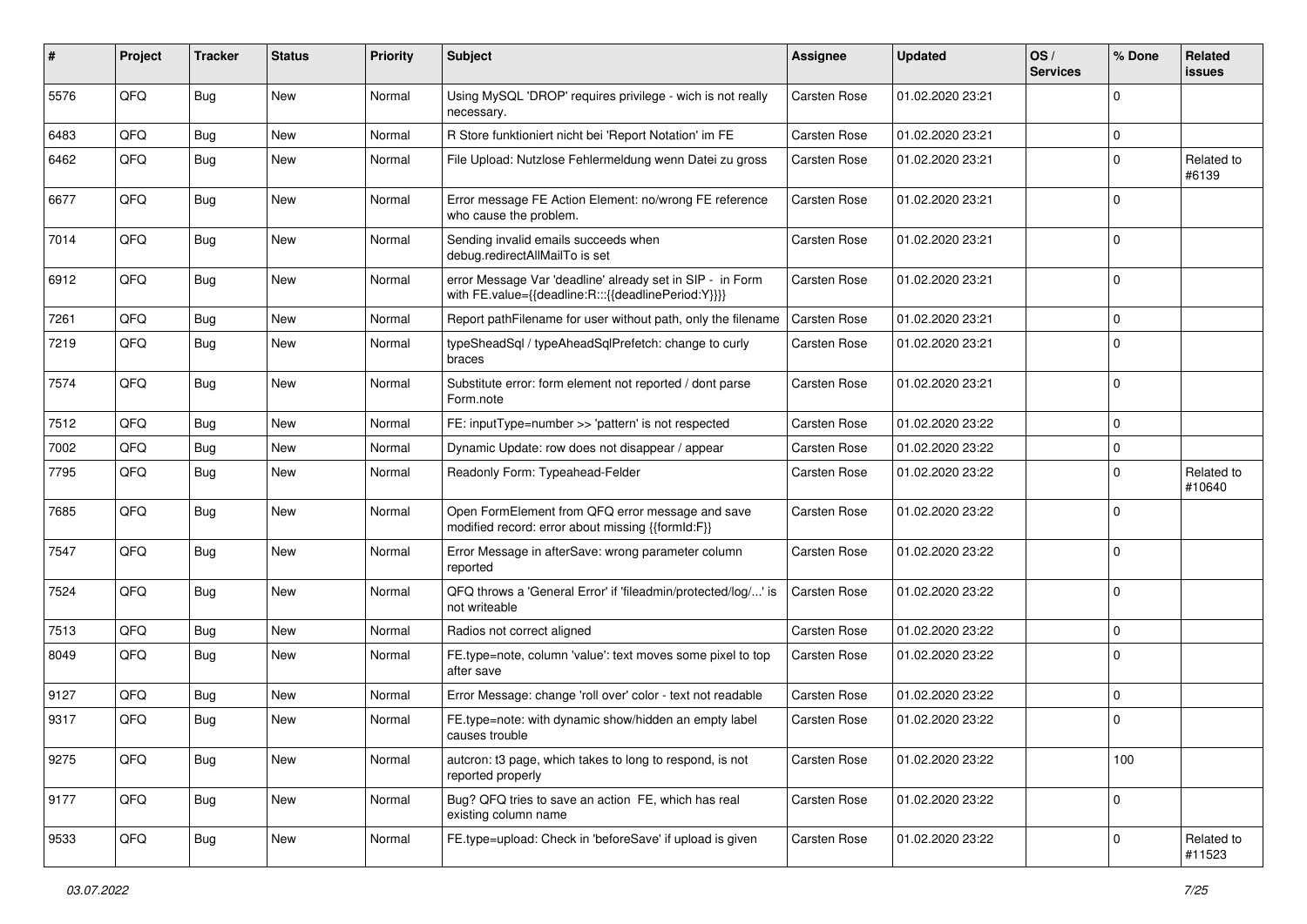| #     | Project        | <b>Tracker</b> | <b>Status</b>     | <b>Priority</b> | <b>Subject</b>                                                                      | <b>Assignee</b>     | <b>Updated</b>   | OS/<br><b>Services</b> | % Done      | Related<br><b>issues</b>                                             |
|-------|----------------|----------------|-------------------|-----------------|-------------------------------------------------------------------------------------|---------------------|------------------|------------------------|-------------|----------------------------------------------------------------------|
| 9783  | QFQ            | Bug            | New               | Normal          | Email with special characters                                                       | Carsten Rose        | 01.02.2020 23:22 |                        | $\Omega$    |                                                                      |
| 9691  | QFQ            | Bug            | In Progress       | Normal          | Checkbox: dynamic update > readonly                                                 | Carsten Rose        | 01.02.2020 23:22 |                        | 50          | Related to<br>#9834                                                  |
| 10324 | QFQ            | <b>Bug</b>     | New               | Normal          | Excel Export mit Template funktioniert nur, wenn Template<br>vor uid kommt          |                     | 30.03.2020 11:20 |                        | $\Omega$    | Related to<br>#10257                                                 |
| 10082 | QFQ            | <b>Bug</b>     | New               | Normal          | FE.type=SELECT - 'sanatize' Class                                                   | Carsten Rose        | 07.05.2020 09:36 |                        | $\Omega$    | Related to<br>#10081                                                 |
| 10322 | QFQ            | <b>Bug</b>     | New               | Normal          | FormElement / Radio: missing column 'enum' >> FE not<br>reported                    | Carsten Rose        | 07.05.2020 09:37 |                        | $\Omega$    |                                                                      |
| 5559  | QFQ            | Bug            | New               | Normal          | FE.type = Upload: 'accept' might contain variables                                  | Carsten Rose        | 11.05.2020 21:23 |                        | $\mathbf 0$ |                                                                      |
| 10658 | QFQ            | Bug            | New               | Normal          | processReadOnly broken                                                              | Carsten Rose        | 27.05.2020 17:55 |                        | $\Omega$    |                                                                      |
| 10890 | QFQ            | <b>Bug</b>     | New               | Normal          | AutoCron hangs                                                                      |                     | 20.07.2020 13:56 |                        | $\Omega$    |                                                                      |
| 11239 | QFQ            | Bug            | New               | Normal          | Radiobutton (plain): horizontales Rendern abhängig vom<br>Datentyp in der Datenbank | Carsten Rose        | 30.09.2020 18:37 |                        | $\Omega$    |                                                                      |
| 10937 | QFQ            | Bug            | <b>New</b>        | Normal          | Fehler mit abhängigen Select- Feldern beim Positionieren                            | Carsten Rose        | 12.11.2020 23:45 |                        | $\mathbf 0$ |                                                                      |
| 10759 | QFQ            | <b>Bug</b>     | New               | Normal          | emptyMeansNull - Feld falsch aktualisiert                                           |                     | 12.11.2020 23:45 |                        | $\mathbf 0$ |                                                                      |
| 10704 | QFQ            | <b>Bug</b>     | New               | Normal          | wkhtml problem rendering fullCalendar.js / fabric.js >><br>successor: puppeteer     | Carsten Rose        | 12.11.2020 23:45 |                        | $\Omega$    | Related to<br>#5024,<br>Related to<br>#4650,<br>Related to<br>#10715 |
| 10588 | QFQ            | <b>Bug</b>     | New               | Normal          | typeahed Tag: Doku anpassen                                                         | <b>Carsten Rose</b> | 12.11.2020 23:45 |                        | $\Omega$    |                                                                      |
| 11522 | QFQ            | Bug            | New               | Normal          | Aus/Einblenden von Reitern                                                          |                     | 13.11.2020 14:58 |                        | 0           |                                                                      |
| 11695 | QFQ            | <b>Bug</b>     | New               | Normal          | MultiForm required FE Error                                                         | Carsten Rose        | 04.12.2020 13:34 |                        | $\Omega$    |                                                                      |
| 11715 | QFQ            | Bug            | New               | Normal          | acceptZeroAsRequired and requiredOffButMark do not<br>coincide                      |                     | 08.12.2020 12:13 |                        | $\Omega$    |                                                                      |
| 11752 | QFQ            | <b>Bug</b>     | New               | Normal          | checkbox renders multiple input elements with same name                             | Carsten Rose        | 17.12.2020 14:58 |                        | $\Omega$    | Related to<br>#11750                                                 |
| 9126  | QFQ            | <b>Bug</b>     | Some day<br>maybe | Normal          | hidden Form elements are present in page source                                     |                     | 02.01.2021 18:41 |                        | $\Omega$    |                                                                      |
| 9281  | $\mathsf{QFQ}$ | Bug            | Some day<br>maybe | Normal          | Allow STRICT_TRANS_TABLES                                                           | Carsten Rose        | 02.01.2021 18:43 |                        | $\Omega$    |                                                                      |
| 9958  | QFQ            | Bug            | Priorize          | Normal          | Broken subrecord query: no error message                                            | Carsten Rose        | 05.02.2021 15:15 |                        | $\mathbf 0$ |                                                                      |
| 12040 | QFQ            | <b>Bug</b>     | New               | Normal          | FE Mode 'hidden' für zwei FEs auf einer Zeile                                       | Carsten Rose        | 18.02.2021 10:13 |                        | 0           |                                                                      |
| 12045 | QFQ            | <b>Bug</b>     | New               | Normal          | templateGroup afterSave FE: Aufruf ohne<br>sqlHonorFormElements funktioniert nicht  | Carsten Rose        | 18.02.2021 16:33 |                        | $\mathbf 0$ |                                                                      |
| 12133 | QFQ            | Bug            | New               | Normal          | NPM, phpSpreadSheet aktualisieren                                                   | Carsten Rose        | 15.03.2021 09:04 |                        | $\mathbf 0$ |                                                                      |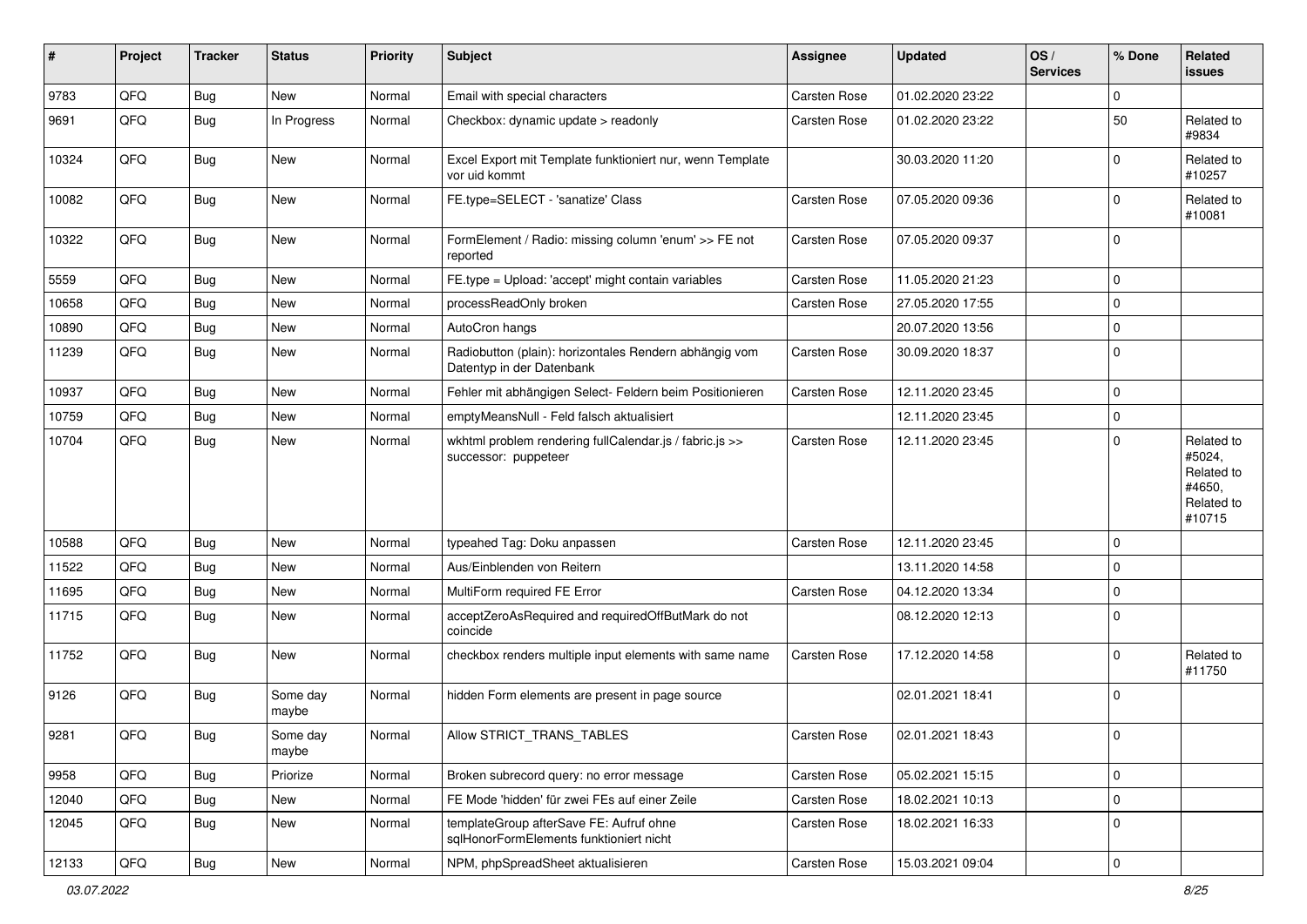| #     | Project | <b>Tracker</b> | <b>Status</b>     | <b>Priority</b> | Subject                                                                                                  | <b>Assignee</b>      | <b>Updated</b>   | OS/<br><b>Services</b> | % Done      | Related<br><b>issues</b>                                                |
|-------|---------|----------------|-------------------|-----------------|----------------------------------------------------------------------------------------------------------|----------------------|------------------|------------------------|-------------|-------------------------------------------------------------------------|
| 12187 | QFQ     | <b>Bug</b>     | New               | Normal          | Trigger FormAsFile() via Report: probably problem with multi<br>DB setup                                 | Carsten Rose         | 20.03.2021 21:20 |                        | $\mathbf 0$ |                                                                         |
| 11347 | QFQ     | <b>Bug</b>     | Feedback          | Normal          | If Bedingungen funktionieren nicht korrekt                                                               | Christoph Fuchs      | 21.03.2021 20:37 |                        | $\mathbf 0$ |                                                                         |
| 11668 | QFQ     | <b>Bug</b>     | New               | Normal          | Play function.sql - problem with mysql                                                                   | Carsten Rose         | 03.05.2021 20:48 |                        | $\mathbf 0$ |                                                                         |
| 11667 | QFQ     | <b>Bug</b>     | New               | Normal          | MySQL mariadb-server-10.3: Incorrect datetime value                                                      | Carsten Rose         | 03.05.2021 20:48 |                        | $\mathbf 0$ |                                                                         |
| 7890  | QFQ     | <b>Bug</b>     | New               | Normal          | FormElement 'required': extraButtonInfo not aligned                                                      | Carsten Rose         | 11.06.2021 21:17 |                        | $\mathbf 0$ | Related to<br>#11517                                                    |
| 5305  | QFQ     | Bug            | New               | Normal          | Upload FormElement: nicht disabled by readonly Form                                                      | Carsten Rose         | 16.06.2021 13:43 |                        | $\mathbf 0$ | Related to<br>#9347,<br>Related to<br>#9834                             |
| 9669  | QFQ     | <b>Bug</b>     | Some day<br>maybe | Normal          | Checkbox / Template Group: radio/checkbox visible broken<br>after 'add'                                  | Carsten Rose         | 16.06.2021 13:47 |                        | $\mathbf 0$ | Related to<br>#8091                                                     |
| 10661 | QFQ     | <b>Bug</b>     | In Progress       | Normal          | Typo3 Warnungen                                                                                          | Carsten Rose         | 07.09.2021 13:23 |                        | $\mathbf 0$ | Related to<br>#12440                                                    |
| 12325 | QFQ     | <b>Bug</b>     | Priorize          | Normal          | MultiDB form.dbIndex not working for report syntax                                                       | Carsten Rose         | 07.09.2021 13:37 |                        | $\mathbf 0$ | Related to<br>#12145,<br>Related to<br>#12314                           |
| 9013  | QFQ     | <b>Bug</b>     | New               | Normal          | Error in Twig template not handled                                                                       | <b>Carsten Rose</b>  | 20.10.2021 13:43 |                        | $\mathbf 0$ |                                                                         |
| 9834  | QFQ     | <b>Bug</b>     | Priorize          | Normal          | Input elements with tag 'disabled' are missing on<br>form-submit: server option 'processReadOnly' broken | Carsten Rose         | 07.12.2021 16:43 |                        | $\Omega$    | Related to<br>#9691,<br>Related to<br>#5305, Has<br>duplicate<br>#12331 |
| 12327 | QFQ     | <b>Bug</b>     | New               | Normal          | Copy to clipboard: Glyphicon can not be changed                                                          | Carsten Rose         | 27.12.2021 17:59 |                        | 0           |                                                                         |
| 4457  | QFQ     | Bug            | Priorize          | Normal          | typeahead: pressing return to select an item, saves the form<br>and closes the form.                     | Benjamin Baer        | 03.01.2022 08:01 |                        | $\mathbf 0$ | Related to<br>#4398                                                     |
| 6566  | QFQ     | <b>Bug</b>     | Priorize          | Normal          | Link Function 'delete': provided parameter missing on page<br>reload                                     | <b>Benjamin Baer</b> | 03.01.2022 08:08 |                        | $\mathbf 0$ |                                                                         |
| 2665  | QFQ     | <b>Bug</b>     | Priorize          | Normal          | Dynamic Update funktioniert nicht, wenn beim<br>entsprechenden FormElement eine size angegeben ist.      | Benjamin Baer        | 03.01.2022 08:12 |                        | 30          |                                                                         |
| 13659 | QFQ     | Bug            | New               | Normal          | wrong sanitize class applied to R-store                                                                  | Carsten Rose         | 15.01.2022 14:23 |                        | $\pmb{0}$   |                                                                         |
| 13706 | QFQ     | Bug            | New               | Normal          | Wrong CheckType in FieldElement LastStatus of Form Cron                                                  | Carsten Rose         | 21.01.2022 18:20 |                        | $\mathbf 0$ |                                                                         |
| 13647 | QFQ     | <b>Bug</b>     | New               | Normal          | Autofocus funktioniert nicht auf Chrome                                                                  | Benjamin Baer        | 19.03.2022 17:44 |                        | $\mathbf 0$ |                                                                         |
| 13592 | QFQ     | <b>Bug</b>     | New               | Normal          | QFQ Build Queue: das vergeben von Tags klappt nicht. Es<br>werden keine Releases gebaut.                 | Carsten Rose         | 19.03.2022 17:45 |                        | 0           |                                                                         |
| 13528 | QFQ     | Bug            | New               | Normal          | qfq.io > releases: es wird kein neues Release angelegt                                                   | Benjamin Baer        | 19.03.2022 17:46 |                        | $\pmb{0}$   |                                                                         |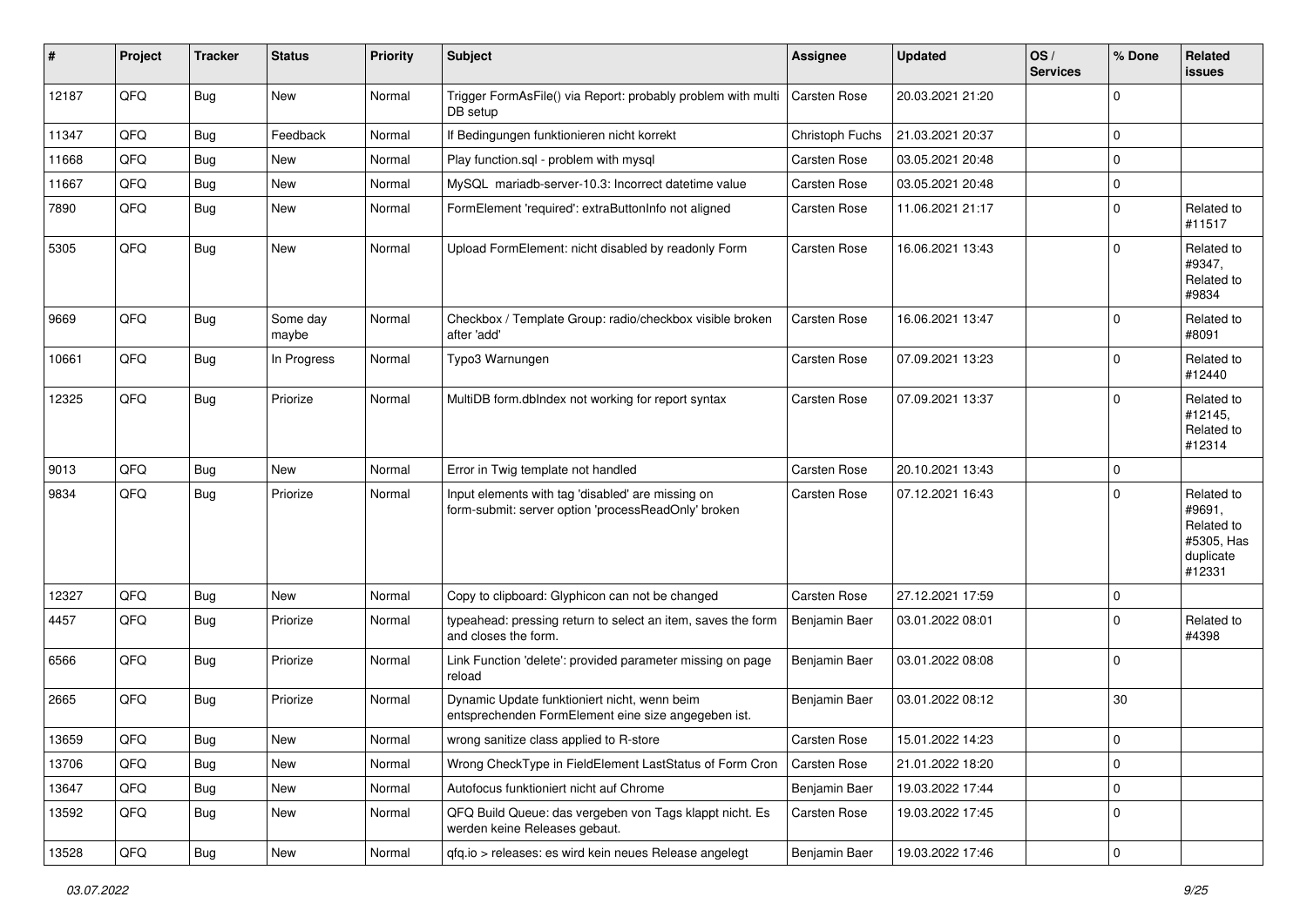| #     | Project | <b>Tracker</b> | <b>Status</b> | <b>Priority</b> | Subject                                                                                                                                             | <b>Assignee</b>     | <b>Updated</b>   | OS/<br><b>Services</b> | % Done      | Related<br><b>issues</b>                                                                                                       |
|-------|---------|----------------|---------------|-----------------|-----------------------------------------------------------------------------------------------------------------------------------------------------|---------------------|------------------|------------------------|-------------|--------------------------------------------------------------------------------------------------------------------------------|
| 13460 | QFQ     | Bug            | New           | Normal          | Doc: Password set/reset  password should not processed<br>with 'html encode'                                                                        | Carsten Rose        | 19.03.2022 17:46 |                        | $\Omega$    |                                                                                                                                |
| 13332 | QFQ     | Bug            | <b>New</b>    | Normal          | Multi Form: Required Felder werden visuell nicht markiert.                                                                                          | Carsten Rose        | 19.03.2022 17:47 |                        | $\mathbf 0$ |                                                                                                                                |
| 13331 | QFQ     | Bug            | <b>New</b>    | Normal          | Multi Form: Clear Icon misplaced                                                                                                                    | Carsten Rose        | 19.03.2022 17:47 |                        | $\mathbf 0$ |                                                                                                                                |
| 12716 | QFQ     | <b>Bug</b>     | New           | Normal          | template group: Pattern only applied to first instance                                                                                              | Carsten Rose        | 19.03.2022 17:47 |                        | $\mathbf 0$ |                                                                                                                                |
| 12581 | QFQ     | Bug            | New           | Normal          | Form.forward=close: Record 'new' in new browser tab ><br>save (& close) >> Form is not reloaded with new created<br>record id and stays in mode=new | <b>Carsten Rose</b> | 19.03.2022 17:48 |                        | 0           |                                                                                                                                |
| 12520 | QFQ     | Bug            | <b>New</b>    | Normal          | Switch FE User: still active even FE User session expired                                                                                           | Carsten Rose        | 19.03.2022 17:48 |                        | $\mathbf 0$ |                                                                                                                                |
| 12512 | QFQ     | Bug            | New           | Normal          | Some MySQL Installation can't use 'stored procedures'                                                                                               | Carsten Rose        | 19.03.2022 17:48 |                        | $\mathbf 0$ |                                                                                                                                |
| 12546 | QFQ     | Bug            | Feedback      | Normal          | Branch 'Development' - Unit Tests mit dirty workaround<br>angepasst                                                                                 | Carsten Rose        | 19.03.2022 17:48 |                        | $\Omega$    |                                                                                                                                |
| 12714 | QFQ     | Bug            | <b>New</b>    | Normal          | Conversion of GIF to PDF broken when GIF contains Alpha.                                                                                            | Carsten Rose        | 19.03.2022 17:49 |                        | $\mathbf 0$ |                                                                                                                                |
| 6140  | QFQ     | Bug            | Priorize      | Normal          | QFQ DnD Sort: Locked fields                                                                                                                         | Benjamin Baer       | 21.03.2022 09:56 |                        | $\mathbf 0$ |                                                                                                                                |
| 13899 | QFQ     | Bug            | ToDo          | Normal          | Selenium: zum laufen bringen                                                                                                                        | Enis Nuredini       | 25.03.2022 10:24 |                        | $\Omega$    |                                                                                                                                |
| 13451 | QFQ     | Bug            | New           | Normal          | Character Counter / Max Character: Problem in Safari                                                                                                | Carsten Rose        | 15.04.2022 17:18 |                        | $\Omega$    |                                                                                                                                |
| 14091 | QFQ     | Bug            | <b>New</b>    | Normal          | inconsistent template path for twig                                                                                                                 | Carsten Rose        | 19.04.2022 18:36 |                        | $\mathbf 0$ |                                                                                                                                |
| 11517 | QFQ     | Bug            | In Progress   | Normal          | extraButtonInfo Broken for multiple FormElements                                                                                                    | Carsten Rose        | 12.05.2022 13:12 |                        | $\Omega$    | Related to<br>#7890,<br>Related to<br>#3811, Has<br>duplicate<br>#10905, Has<br>duplicate<br>#10553, Has<br>duplicate<br>#6779 |
| 13767 | QFQ     | Bug            | Feedback      | Normal          | date/time-picker: required shows up/down button orange                                                                                              | Enis Nuredini       | 16.05.2022 23:16 |                        | $\mathbf 0$ |                                                                                                                                |
| 14245 | QFQ     | Bug            | New           | Normal          | Form Save Btn bleibt disabled wenn Datumsfeld über<br>Datepicker geändert                                                                           | Enis Nuredini       | 27.05.2022 13:45 |                        | $\Omega$    | Related to<br>#13689                                                                                                           |
| 13689 | QFQ     | Bug            | New           | Normal          | Enter auf Eingabefeld mit ungültigem Wert führt zu blurry<br>Seite                                                                                  | Enis Nuredini       | 28.05.2022 10:53 |                        | $\Omega$    | Related to<br>#14245, Has<br>duplicate<br>#11891                                                                               |
| 14077 | QFQ     | Bug            | New           | Normal          | As _link: Attribute 'class' missing by r:1 and r:3 - but should<br>set                                                                              | <b>Carsten Rose</b> | 28.05.2022 11:02 |                        | $\Omega$    | Related to<br>#5342,<br>Related to<br>#4343                                                                                    |
| 14233 | QFQ     | <b>Bug</b>     | New           | Normal          | AS _link: question - HTML is not rendered                                                                                                           | Carsten Rose        | 28.05.2022 11:02 |                        | $\mathbf 0$ |                                                                                                                                |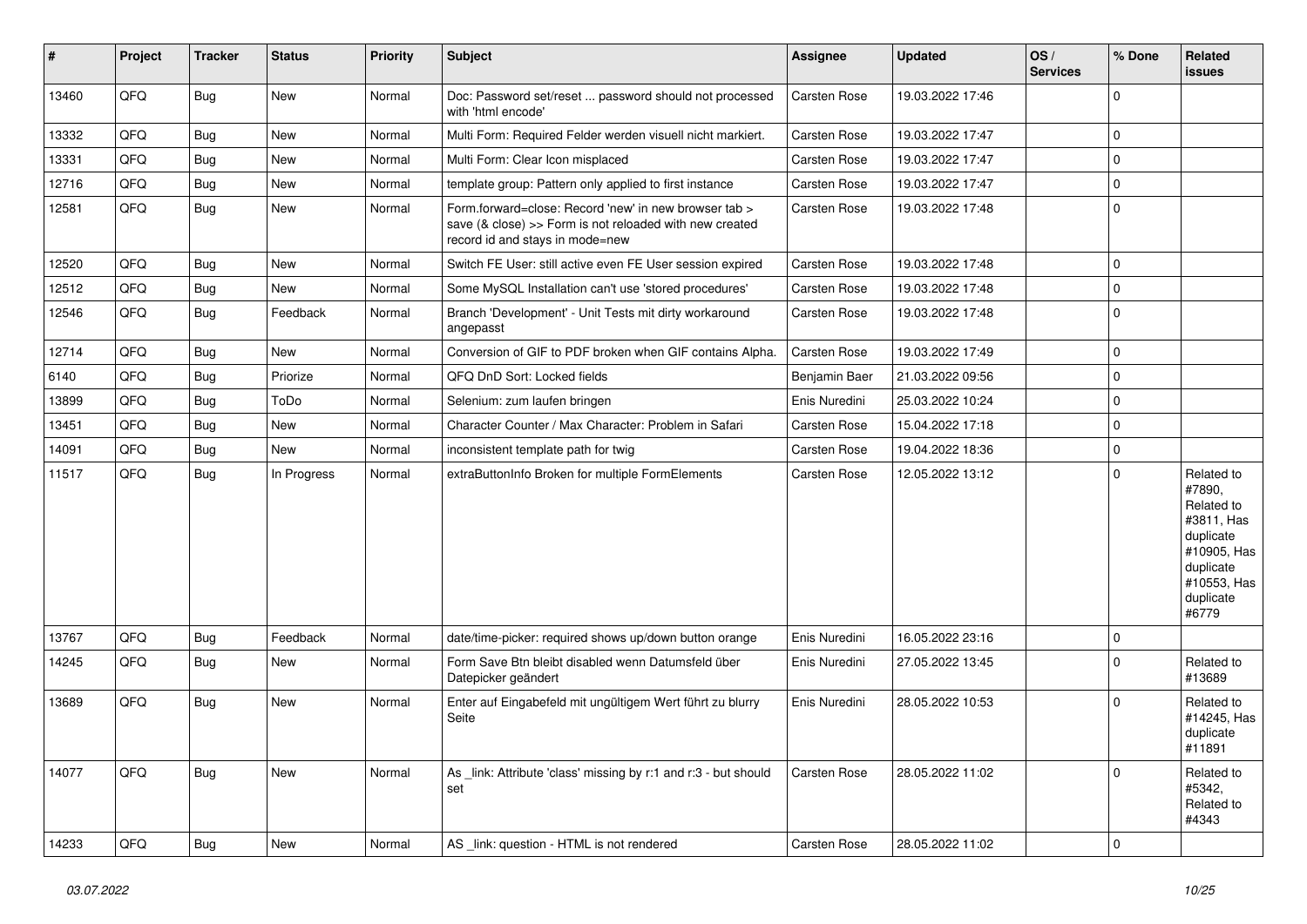| #     | Project | <b>Tracker</b> | <b>Status</b>     | <b>Priority</b> | <b>Subject</b>                                                                                 | <b>Assignee</b> | <b>Updated</b>   | OS/<br><b>Services</b> | % Done      | Related<br>issues                            |
|-------|---------|----------------|-------------------|-----------------|------------------------------------------------------------------------------------------------|-----------------|------------------|------------------------|-------------|----------------------------------------------|
| 13943 | QFQ     | <b>Bug</b>     | Priorize          | Normal          | unable to find formgroup                                                                       | Enis Nuredini   | 28.05.2022 11:03 |                        | $\mathbf 0$ |                                              |
| 12989 | QFQ     | <b>Bug</b>     | <b>New</b>        | Normal          | empty string does not trigger dynamic update                                                   | Enis Nuredini   | 28.05.2022 11:09 |                        | $\mathbf 0$ |                                              |
| 14175 | QFQ     | <b>Bug</b>     | In Progress       | Normal          | Opening a form with no QFQ Session cookie fails                                                | Carsten Rose    | 03.06.2022 10:40 |                        | $\mathbf 0$ |                                              |
| 14304 | QFQ     | <b>Bug</b>     | <b>New</b>        | Normal          | table sorter view safer does not work                                                          | Carsten Rose    | 10.06.2022 11:49 |                        | $\pmb{0}$   |                                              |
| 14305 | QFQ     | Bug            | <b>New</b>        | Normal          | Inline Report editing does not create history entries                                          | Carsten Rose    | 10.06.2022 11:55 |                        | $\mathbf 0$ |                                              |
| 14322 | QFQ     | <b>Bug</b>     | <b>New</b>        | Normal          | Form Load: by default no scroll (save & close should be<br>visible)                            | Enis Nuredini   | 15.06.2022 14:12 |                        | $\Omega$    | Related to<br>#14321,<br>Related to<br>#6232 |
| 14303 | QFQ     | <b>Bug</b>     | ToDo              | Normal          | datetime broken with picker                                                                    | Enis Nuredini   | 17.06.2022 09:02 |                        | $\mathbf 0$ | Related to<br>#12630                         |
| 14377 | QFQ     | <b>Bug</b>     | New               | Normal          | Documentation > General Tips: white page after migration                                       | Enis Nuredini   | 19.06.2022 16:37 |                        | $\mathbf 0$ |                                              |
| 14283 | QFQ     | <b>Bug</b>     | Priorize          | Normal          | HEIC / HEIF convert doesn't trigger                                                            | Carsten Rose    | 19.06.2022 16:37 |                        | $\mathbf 0$ |                                              |
| 14323 | QFQ     | <b>Bug</b>     | In Progress       | Normal          | Report: render=both single - no impact                                                         | Carsten Rose    | 19.06.2022 18:31 |                        | $\pmb{0}$   |                                              |
| 9077  | QFQ     | <b>Bug</b>     | New               | Normal          | typeAheadSql: report broken SQL                                                                | Carsten Rose    | 29.06.2022 22:35 |                        | $\mathbf 0$ | Related to<br>#4018                          |
| 9579  | QFQ     | Feature        | Some day<br>maybe | Normal          | Multiform with Process Row                                                                     | Carsten Rose    | 11.12.2019 16:01 |                        | $\mathbf 0$ |                                              |
| 9704  | QFQ     | Feature        | Some day<br>maybe | Normal          | Thumbnails Generieren beim Splitten von PDF Files                                              | Carsten Rose    | 11.12.2019 16:01 |                        | $\mathbf 0$ |                                              |
| 8894  | QFQ     | Feature        | Some day<br>maybe | Normal          | Documentation Tags Usable in QFQ Application                                                   | Carsten Rose    | 11.12.2019 16:01 |                        | $\mathbf 0$ |                                              |
| 8892  | QFQ     | Feature        | Some day<br>maybe | Normal          | Display and Edit SQL Comments in Form Editor                                                   | Carsten Rose    | 11.12.2019 16:01 |                        | $\mathbf 0$ |                                              |
| 6992  | QFQ     | Feature        | Some day<br>maybe | Normal          | DB exception: Syntax Highlight                                                                 |                 | 11.12.2019 16:01 |                        | $\mathbf 0$ | Related to<br>#5450                          |
| 7108  | QFQ     | Feature        | Some day<br>maybe | Normal          | QFQ Wrap Elements                                                                              |                 | 11.12.2019 16:01 |                        | $\mathbf 0$ |                                              |
| 7107  | QFQ     | Feature        | Some day<br>maybe | Normal          | Showcase Registration Tool: Anmeldung / Administration :<br>Liste Anmeldungen / Emaileinaldung | Carsten Rose    | 11.12.2019 16:01 |                        | $\mathbf 0$ |                                              |
| 7106  | QFQ     | Feature        | Some day<br>maybe | Normal          | Beispiel Nummerierung von Rows in Report                                                       |                 | 11.12.2019 16:01 |                        | $\mathbf 0$ |                                              |
| 7105  | QFQ     | Feature        | Some day<br>maybe | Normal          | Beispiel wie man in einer zweiten Tabelle speichert.                                           |                 | 11.12.2019 16:01 |                        | $\mathbf 0$ |                                              |
| 7104  | QFQ     | Feature        | Some day<br>maybe | Normal          | Manual: hint about escaping if '\r' appears in mail body                                       |                 | 11.12.2019 16:01 |                        | $\mathbf 0$ |                                              |
| 7336  | QFQ     | Feature        | Some day<br>maybe | Normal          | PDF Upload: disallow PDFs with specific Meta information                                       | Carsten Rose    | 11.12.2019 16:01 |                        | 0           |                                              |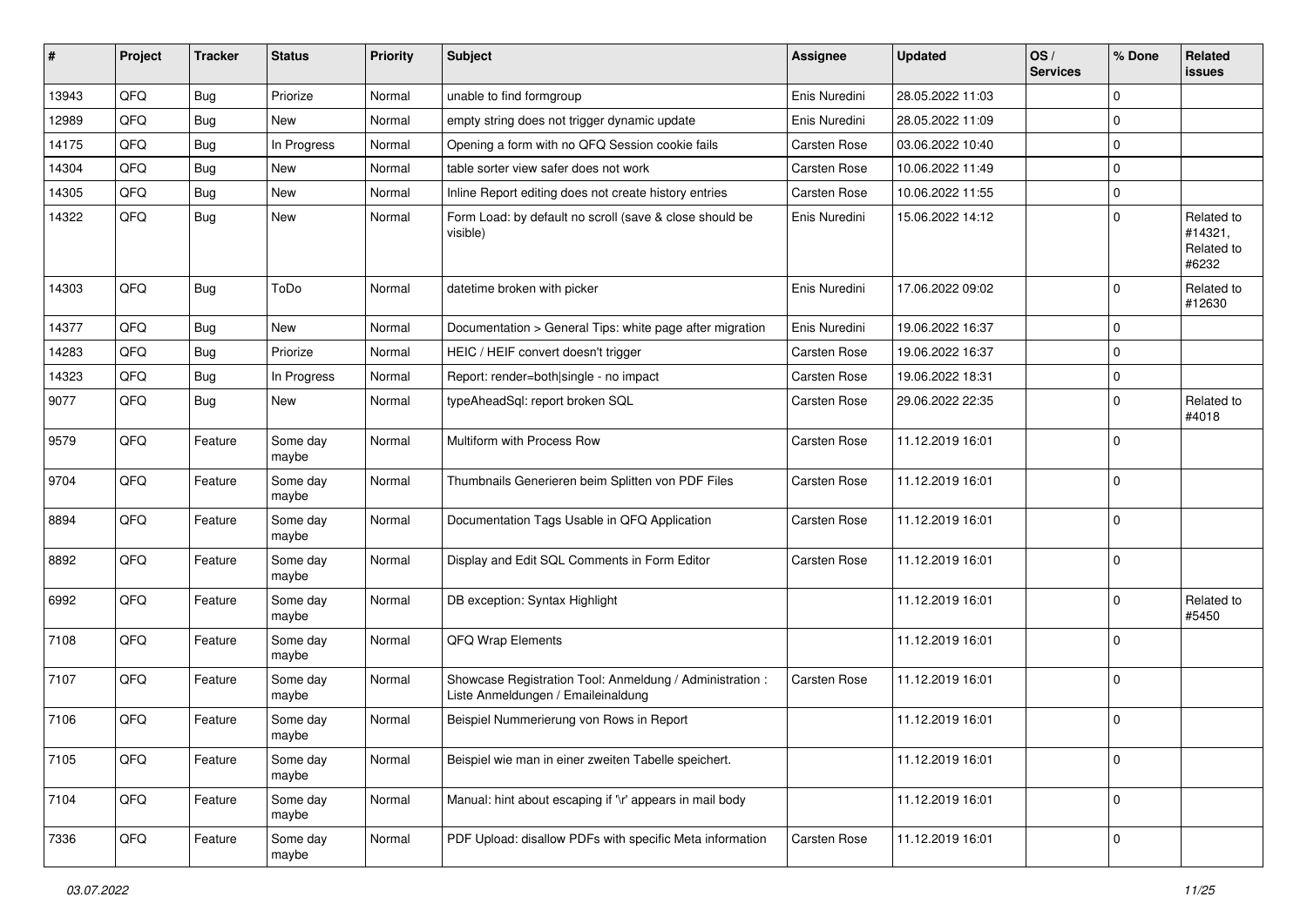| $\pmb{\#}$ | Project | <b>Tracker</b> | <b>Status</b>     | Priority | <b>Subject</b>                                                                                            | Assignee      | <b>Updated</b>   | OS/<br><b>Services</b> | % Done      | Related<br><b>issues</b> |
|------------|---------|----------------|-------------------|----------|-----------------------------------------------------------------------------------------------------------|---------------|------------------|------------------------|-------------|--------------------------|
| 5783       | QFQ     | Feature        | Some day<br>maybe | Normal   | <b>BPMN View/Edit</b>                                                                                     |               | 11.12.2019 16:02 |                        | $\Omega$    |                          |
| 6083       | QFQ     | Feature        | Some day<br>maybe | Normal   | Dynamic Update: Value Check via SQL                                                                       |               | 11.12.2019 16:02 |                        | $\Omega$    |                          |
| 6299       | QFQ     | Feature        | Some day<br>maybe | Normal   | Attack detection: log table with invalid SIP access                                                       |               | 11.12.2019 16:02 |                        | $\Omega$    | Related to<br>#3947      |
| 6288       | QFQ     | Feature        | Some day<br>maybe | Normal   | Best Practice: Erklaeren wie man ein Formular ganz in<br>weiss' erstellen kann                            |               | 11.12.2019 16:02 |                        | $\Omega$    |                          |
| 6515       | QFQ     | Feature        | Some day<br>maybe | Normal   | Formular: Felder dynamisch ein/ausblenden                                                                 |               | 11.12.2019 16:02 |                        | $\mathbf 0$ |                          |
| 6715       | QFQ     | Feature        | Some day<br>maybe | Normal   | Code-Refactoring: dbArray vereinheitlichen                                                                | Carsten Rose  | 11.12.2019 16:02 |                        | $\Omega$    |                          |
| 4349       | QFQ     | Feature        | Some day<br>maybe | Normal   | link download: downloaded external URL to<br>deliver/concatenate - check mimetipe and handle it correctly | Carsten Rose  | 11.12.2019 16:02 |                        | $\Omega$    |                          |
| 4442       | QFQ     | Feature        | Some day<br>maybe | Normal   | Special Column Name: _link - new symbol G (Glyph) to<br>choose any available symbol                       |               | 11.12.2019 16:02 |                        | $\Omega$    |                          |
| 4440       | QFQ     | Feature        | Some day<br>maybe | Normal   | Manual.rst: explain how to. expand PHP Session to 4h                                                      |               | 11.12.2019 16:02 |                        | $\Omega$    |                          |
| 4420       | QFQ     | Feature        | Some day<br>maybe | Normal   | Client: Local Storage - store the changes of a form, local in<br>the browser.                             | Benjamin Baer | 11.12.2019 16:02 |                        | $\Omega$    |                          |
| 4444       | QFQ     | Feature        | Some day<br>maybe | Normal   | FE.type=upload: detect mime type                                                                          |               | 11.12.2019 16:02 |                        | $\Omega$    | Related to<br>#4303      |
| 4839       | QFQ     | Feature        | Some day<br>maybe | Normal   | qfq-handle in <head> Abschnitt</head>                                                                     | Carsten Rose  | 11.12.2019 16:02 |                        | $\mathbf 0$ |                          |
| 4974       | QFQ     | Feature        | Some day<br>maybe | Normal   | Long polling - inform all listening clients of changes                                                    |               | 11.12.2019 16:02 |                        | $\mathbf 0$ |                          |
| 4956       | QFQ     | Feature        | Some day<br>maybe | Normal   | Sendmail: Benutzerdefinierte Headers                                                                      | Carsten Rose  | 11.12.2019 16:02 |                        | $\mathbf 0$ |                          |
| 5160       | QFQ     | Feature        | Some day<br>maybe | Normal   | QFQ collaborative / together.js, ShareJS, y-js, collaborative,                                            |               | 11.12.2019 16:02 |                        | $\Omega$    |                          |
| 5129       | QFQ     | Feature        | Some day<br>maybe | Normal   | Reports: SQL fuer x Achse und y Achse                                                                     |               | 11.12.2019 16:02 |                        | $\Omega$    |                          |
| 3291       | QFQ     | Feature        | Some day<br>maybe | Normal   | AutoCron websiteToken                                                                                     | Carsten Rose  | 11.12.2019 16:02 |                        | $\mathbf 0$ | Related to<br>#4250      |
| 3285       | QFQ     | Feature        | Some day<br>maybe | Normal   | Zeichenlimit pro Feld: textarea / editor                                                                  | Carsten Rose  | 11.12.2019 16:02 |                        | $\Omega$    |                          |
| 3385       | QFQ     | Feature        | Some day<br>maybe | Normal   | templateGroup: insert/update/delete non primary records                                                   | Carsten Rose  | 11.12.2019 16:02 |                        | $\Omega$    |                          |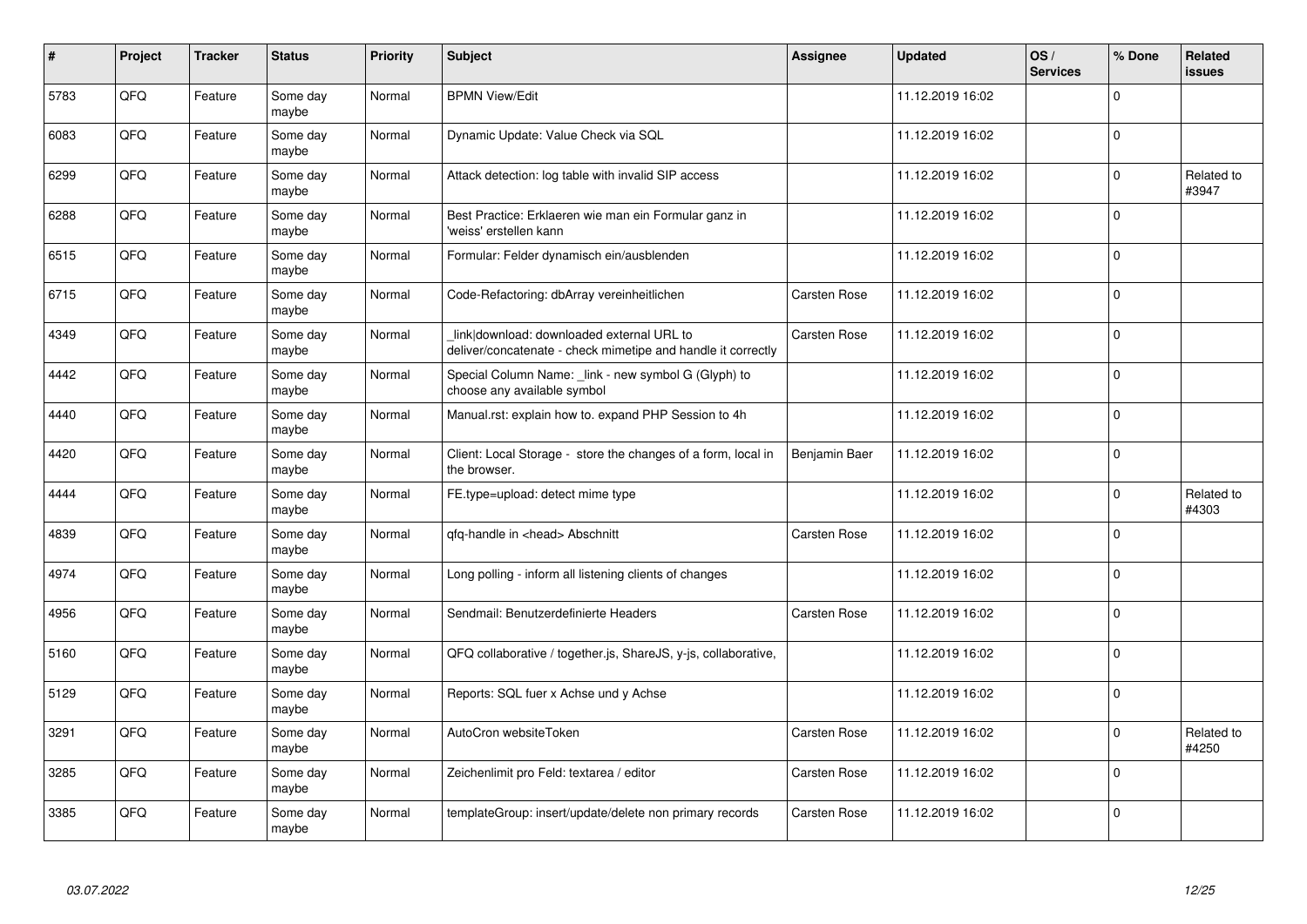| $\sharp$ | Project | <b>Tracker</b> | <b>Status</b>     | <b>Priority</b> | <b>Subject</b>                                                                                                                                           | <b>Assignee</b> | <b>Updated</b>   | OS/<br><b>Services</b> | % Done      | Related<br><b>issues</b>                    |
|----------|---------|----------------|-------------------|-----------------|----------------------------------------------------------------------------------------------------------------------------------------------------------|-----------------|------------------|------------------------|-------------|---------------------------------------------|
| 3350     | QFQ     | Feature        | Some day<br>maybe | Normal          | FormEditor: Hilfetext hinter 'checktype'                                                                                                                 | Carsten Rose    | 11.12.2019 16:02 |                        | $\mathbf 0$ |                                             |
| 3332     | QFQ     | Feature        | Some day<br>maybe | Normal          | Uploads: Thumbnails, Details zum hochgeladenen File                                                                                                      | Carsten Rose    | 11.12.2019 16:02 |                        | $\mathbf 0$ | Related to<br>#3264,<br>Related to<br>#5333 |
| 3331     | QFQ     | Feature        | Some day<br>maybe | Normal          | Default Tooltip fuer _page? Links: mit Form und Record ID                                                                                                | Carsten Rose    | 11.12.2019 16:02 |                        | $\mathbf 0$ |                                             |
| 3495     | QFQ     | Feature        | Some day<br>maybe | Normal          | Predifined Parameter werden nicht in '+' (add new record)<br>SIP gerendert.                                                                              |                 | 11.12.2019 16:02 |                        | $\mathbf 0$ |                                             |
| 3458     | QFQ     | Feature        | Some day<br>maybe | Normal          | Display 'Edit Form Element'-Checkbox on form: should<br>depend on FE Group                                                                               | Carsten Rose    | 11.12.2019 16:02 |                        | $\mathbf 0$ | Related to<br>#3447                         |
| 3457     | QFQ     | Feature        | Some day<br>maybe | Normal          | LDAP: concat multi values to one single entry                                                                                                            | Carsten Rose    | 11.12.2019 16:02 |                        | $\mathbf 0$ |                                             |
| 3415     | QFQ     | Feature        | Some day<br>maybe | Normal          | FE Login Box Templatefile                                                                                                                                | Benjamin Baer   | 11.12.2019 16:02 |                        | $\mathbf 0$ |                                             |
| 3402     | QFQ     | Feature        | Some day<br>maybe | Normal          | Syntax Highlighting via CodeMirror                                                                                                                       | Carsten Rose    | 11.12.2019 16:02 |                        | 100         | Related to<br>#3207                         |
| 3617     | QFQ     | Feature        | Some day<br>maybe | Normal          | Load javascripts at bottom                                                                                                                               |                 | 11.12.2019 16:02 |                        | $\mathbf 0$ |                                             |
| 3708     | QFQ     | Feature        | Some day<br>maybe | Normal          | Form: input - 'specialchars', 'none'  gewisse tags erlauben,<br>andere verbieten                                                                         | Carsten Rose    | 11.12.2019 16:02 |                        | $\mathbf 0$ | Related to<br>#14320                        |
| 3692     | QFQ     | Feature        | Some day<br>maybe | Normal          | QFQ Webseite                                                                                                                                             | Benjamin Baer   | 11.12.2019 16:02 |                        | 0           | Related to<br>#5033                         |
| 3677     | QFQ     | Feature        | Some day<br>maybe | Normal          | wkhtmltopdf: FE User access prohibited, if client IP changes<br>- \$TYPO3_CONF_VARS[FE][lockIP]                                                          | Carsten Rose    | 11.12.2019 16:02 |                        | $\mathbf 0$ |                                             |
| 3666     | QFQ     | Feature        | Some day<br>maybe | Normal          | a) Performance Messung: mysql_real_escape_string() im<br>Vergleich zu str_replace(), b) doppeltes Aufrufen von<br>mysql_real_escape_string()             | Carsten Rose    | 11.12.2019 16:02 |                        | $\mathbf 0$ |                                             |
| 3646     | QFQ     | Feature        | Some day<br>maybe | Normal          | Moeglichkeit HTML Tags in Reports auszugeben (zu<br>enkodieren: htmlspecialchars)                                                                        |                 | 11.12.2019 16:02 |                        | $\mathbf 0$ | Related to<br>#14320                        |
| 3879     | QFQ     | Feature        | Some day<br>maybe | Normal          | Form 'FormElement': Beim Feld 'name' rechts in der Notiz<br>einen Link einblenden - a) aktuelle Definition anzeigen, b)<br>Spalte in der Tabelle anlegen |                 | 11.12.2019 16:03 |                        | $\mathbf 0$ |                                             |
| 3878     | QFQ     | Feature        | Some day<br>maybe | Normal          | Form 'FormElement': Spalte 'name' typeAhead mit<br>Spaltennamen der Primarytable.                                                                        |                 | 11.12.2019 16:03 |                        | $\mathsf 0$ |                                             |
| 3877     | QFO     | Feature        | Some day<br>maybe | Normal          | FormEditor: die Felder die aktuell nicht gebraucht werden<br>nur auf readonly/disabled setzen (nicht ausblenden > das<br>irritiert.                      | Carsten Rose    | 11.12.2019 16:03 |                        | $\pmb{0}$   |                                             |
| 3941     | QFG     | Feature        | Some day<br>maybe | Normal          | sqlAfter: es sollten mehrere moeglich sein                                                                                                               | Carsten Rose    | 11.12.2019 16:03 |                        | $\mathbf 0$ | Related to<br>#3942                         |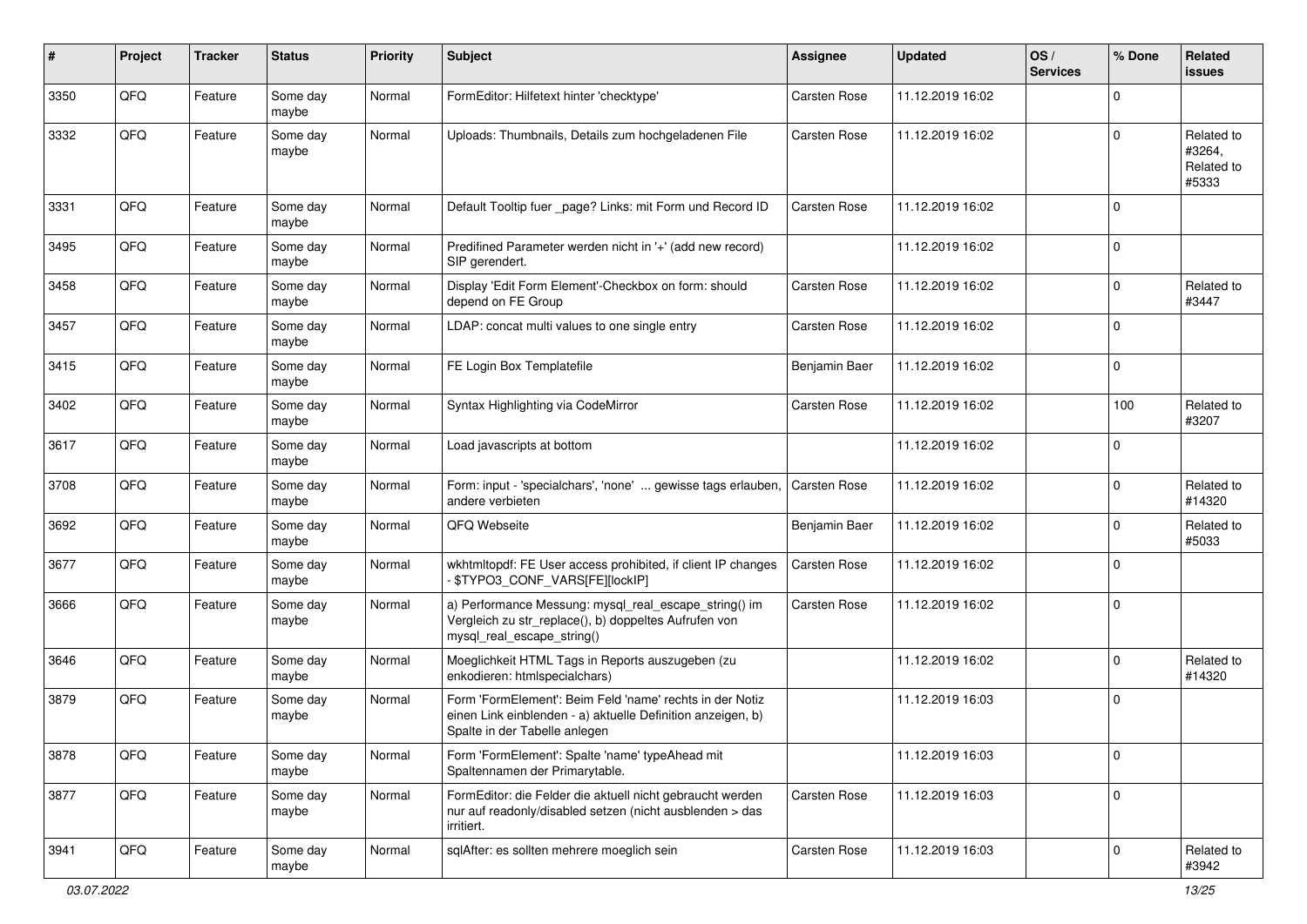| #    | Project | <b>Tracker</b> | <b>Status</b>     | <b>Priority</b> | <b>Subject</b>                                                                                                     | <b>Assignee</b> | <b>Updated</b>   | OS/<br><b>Services</b> | % Done      | Related<br><b>issues</b>                    |
|------|---------|----------------|-------------------|-----------------|--------------------------------------------------------------------------------------------------------------------|-----------------|------------------|------------------------|-------------|---------------------------------------------|
| 3905 | QFQ     | Feature        | Some day<br>maybe | Normal          | Documentation: Best Practice anhand eines Online<br>Bewerbungstools                                                | Carsten Rose    | 11.12.2019 16:03 |                        | $\mathbf 0$ |                                             |
| 3900 | QFQ     | Feature        | Some day<br>maybe | Normal          | Extend documentation of 'Copy / Paste'                                                                             | Carsten Rose    | 11.12.2019 16:03 |                        | $\mathbf 0$ | Related to<br>#3899                         |
| 3991 | QFQ     | Feature        | Some day<br>maybe | Normal          | report: Columnname '_skipWrap' skips 'fbeg', 'fend'                                                                | Carsten Rose    | 11.12.2019 16:03 |                        | $\mathbf 0$ |                                             |
| 3947 | QFQ     | Feature        | Some day<br>maybe | Normal          | Attack detectect: logout current user                                                                              | Carsten Rose    | 11.12.2019 16:03 |                        | $\mathbf 0$ | Related to<br>#5458,<br>Related to<br>#6299 |
| 3942 | QFQ     | Feature        | Some day<br>maybe | Normal          | Action Elemente: neu generierte IDs via FE weitergeben                                                             | Carsten Rose    | 11.12.2019 16:03 |                        | $\mathbf 0$ | Related to<br>#3941                         |
| 4027 | QFQ     | Feature        | Some day<br>maybe | Normal          | Missing: orange 'check' / 'bullet'                                                                                 |                 | 11.12.2019 16:03 |                        | $\mathbf 0$ |                                             |
| 4026 | QFQ     | Feature        | Some day<br>maybe | Normal          | sqlLog.sql: log number of FE.id                                                                                    | Carsten Rose    | 11.12.2019 16:03 |                        | $\mathbf 0$ | Related to<br>#5458                         |
| 4197 | QFQ     | Feature        | Some day<br>maybe | Normal          | Unit Test fuer JSON Stream von QuickFormQuery.php ><br>doForm()                                                    | Carsten Rose    | 11.12.2019 16:03 |                        | $\mathbf 0$ |                                             |
| 4259 | QFQ     | Feature        | Some day<br>maybe | Normal          | Instant trigger a cron job                                                                                         | Carsten Rose    | 11.12.2019 16:03 |                        | $\mathbf 0$ |                                             |
| 1623 | QFQ     | Feature        | Some day<br>maybe | Normal          | RealURL                                                                                                            |                 | 11.12.2019 16:03 |                        | 30          |                                             |
| 1510 | QFQ     | Feature        | Some day<br>maybe | Normal          | jquery von google laden, falls das nicht geht lokal                                                                |                 | 11.12.2019 16:03 |                        | $\pmb{0}$   |                                             |
| 1253 | QFQ     | Feature        | Some day<br>maybe | Normal          | QF: Colorpicker                                                                                                    |                 | 11.12.2019 16:03 |                        | $\mathbf 0$ |                                             |
| 1251 | QFQ     | Feature        | Some day<br>maybe | Normal          | QF: Combo                                                                                                          |                 | 11.12.2019 16:03 |                        | $\mathbf 0$ |                                             |
| 1946 | QFQ     | Feature        | Some day<br>maybe | Normal          | Kontrolle ob der ReadOnly Modus bei den<br>Formularelementen korrekt implementiert ist                             | Carsten Rose    | 11.12.2019 16:03 |                        | $\mathbf 0$ |                                             |
| 1635 | QFQ     | Feature        | Some day<br>maybe | Normal          | QFQ Extension content record: weitere Optionen<br>einblenden.                                                      | Carsten Rose    | 11.12.2019 16:03 |                        | $\mathbf 0$ |                                             |
| 2084 | QFQ     | Feature        | Some day<br>maybe | Normal          | Mailto mit encryption: Subrecord                                                                                   | Carsten Rose    | 11.12.2019 16:03 |                        | $\mathbf 0$ | Related to<br>#2082                         |
| 2995 | QFQ     | Feature        | Some day<br>maybe | Normal          | Dropdown JQuery Plugin: 'chosen' - Moeglichkeit um Select<br>Listen mehr Funktion zu geben. Kein Bootstrap noetig. | Carsten Rose    | 11.12.2019 16:03 |                        | $\mathbf 0$ |                                             |
| 2950 | QFQ     | Feature        | Some day<br>maybe | Normal          | Inhalt QFQ Records als File                                                                                        |                 | 11.12.2019 16:03 |                        | $\mathbf 0$ |                                             |
| 3216 | QFQ     | Feature        | Some day<br>maybe | Normal          | dynamic update für checkbox label2                                                                                 | Carsten Rose    | 11.12.2019 16:03 |                        | $\mathbf 0$ | Related to<br>#2081                         |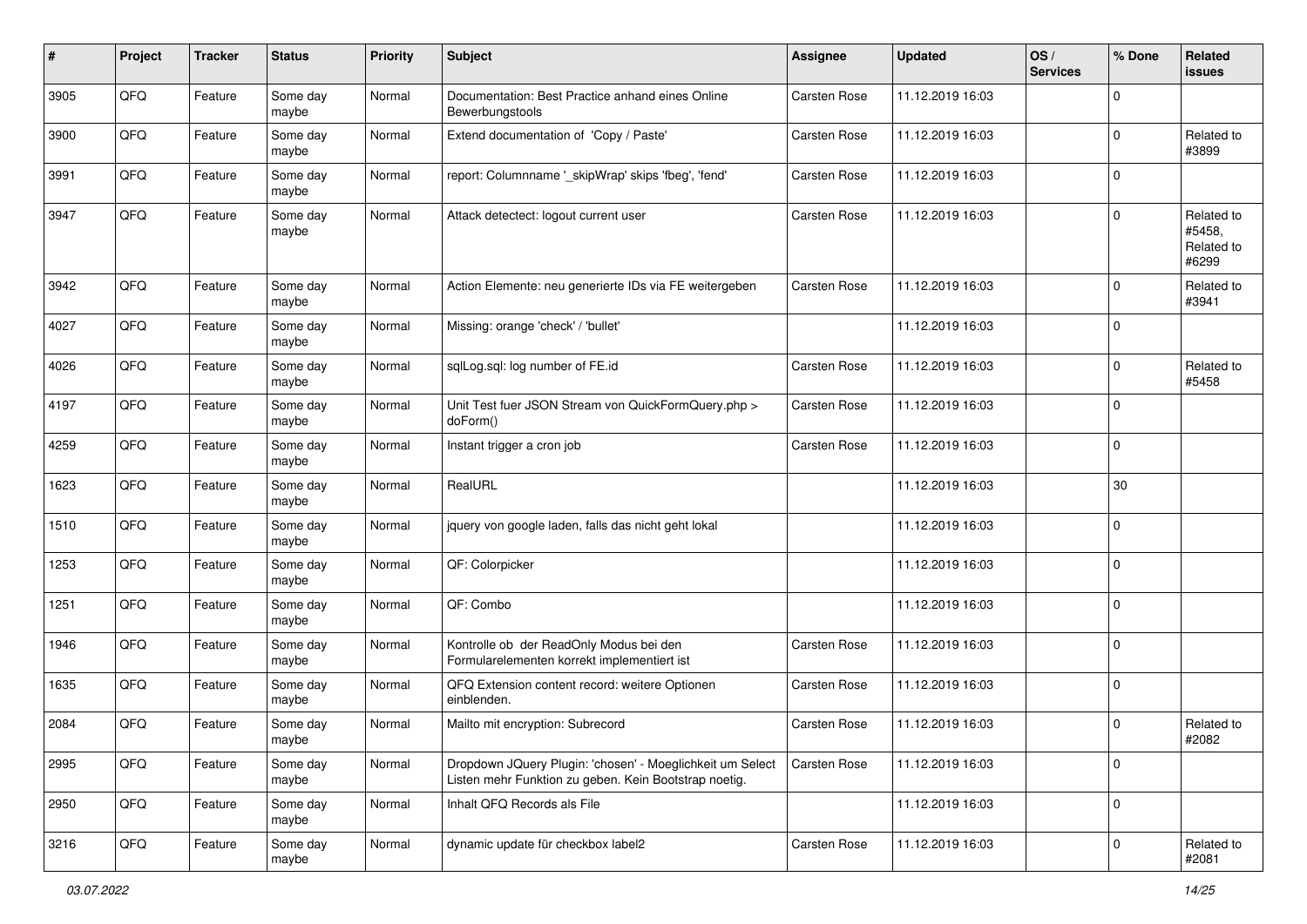| #    | Project | <b>Tracker</b> | <b>Status</b>     | <b>Priority</b> | <b>Subject</b>                                                                                                                        | Assignee            | <b>Updated</b>   | OS/<br><b>Services</b> | % Done      | Related<br>issues                           |
|------|---------|----------------|-------------------|-----------------|---------------------------------------------------------------------------------------------------------------------------------------|---------------------|------------------|------------------------|-------------|---------------------------------------------|
| 3267 | QFQ     | Feature        | Some day<br>maybe | Normal          | 2 Forms auf einer Seite: real + Read only                                                                                             | Carsten Rose        | 11.12.2019 16:03 |                        | $\Omega$    |                                             |
| 4023 | QFQ     | Feature        | <b>New</b>        | Normal          | prepared statements - FE action: salveld, sqlInsert,<br>sglUpdate, sglDelete, sglBefore, sglAfter                                     | Carsten Rose        | 11.12.2019 16:15 |                        | $\Omega$    |                                             |
| 2361 | QFQ     | Feature        | New               | Normal          | Logging wer/wann/wo welches Formular aufgerufen hat                                                                                   | Carsten Rose        | 11.12.2019 16:15 |                        | $\Omega$    | Related to<br>#4432.<br>Related to<br>#7480 |
| 7480 | QFQ     | Feature        | <b>New</b>        | Normal          | Record History (Undo / Redo)                                                                                                          | <b>Carsten Rose</b> | 11.12.2019 16:16 |                        | $\Omega$    | Related to<br>#2361                         |
| 6602 | QFQ     | Feature        | <b>New</b>        | Normal          | Formlet: in Report auf Mausklick ein mini-form oeffnen                                                                                | Carsten Rose        | 11.12.2019 16:16 |                        | $\Omega$    |                                             |
| 8702 | QFQ     | Feature        | New               | Normal          | Load Record which is locked: missing user info                                                                                        | Carsten Rose        | 11.12.2019 16:16 |                        | $\Omega$    | Related to<br>#9789                         |
| 9777 | QFQ     | Feature        | <b>New</b>        | Normal          | Logging QFQ Variables                                                                                                                 | Carsten Rose        | 16.12.2019 17:17 |                        | $\Omega$    |                                             |
| 9853 | QFQ     | Feature        | <b>New</b>        | Normal          | Check das SQL / QFQ / Mail Logfile geschrieben wird                                                                                   |                     | 09.01.2020 11:15 |                        | $\Omega$    |                                             |
| 9927 | QFQ     | Feature        | New               | Normal          | QFQ Update: a) Update nur machen wenn BE User<br>eingeloggt ist., b) Bei Fehler genaue Meldung welcher<br>Updateschritt Probleme hat. | Carsten Rose        | 22.01.2020 12:59 |                        | $\Omega$    |                                             |
| 7660 | QFQ     | Feature        | <b>New</b>        | Normal          | IMAP: import mails to DB, move / delete mails                                                                                         | <b>Carsten Rose</b> | 01.02.2020 09:52 |                        | $\Omega$    |                                             |
| 5782 | QFQ     | Feature        | <b>New</b>        | Normal          | NextCloud API                                                                                                                         | Carsten Rose        | 01.02.2020 10:02 |                        | $\Omega$    |                                             |
| 7920 | QFQ     | Feature        | <b>New</b>        | Normal          | FE: Syntax Highlight, Zeinlenumbruch                                                                                                  | Carsten Rose        | 01.02.2020 10:03 |                        | $\Omega$    |                                             |
| 5942 | QFQ     | Feature        | Priorize          | Normal          | 'L' and 'type': append to links, generate via '_link' by using 'u:'                                                                   | Carsten Rose        | 01.02.2020 10:13 |                        | $\Omega$    |                                             |
| 7522 | QFQ     | Feature        | Priorize          | Normal          | Inserting default index.html to folder (Avoid Apache Indexing)                                                                        | <b>Carsten Rose</b> | 01.02.2020 10:13 |                        | $\mathbf 0$ |                                             |
| 7290 | QFQ     | Feature        | Priorize          | Normal          | FormEditor: title as textarea if LEN(title)>60                                                                                        | Carsten Rose        | 01.02.2020 10:13 |                        | $\Omega$    | Blocked by<br>#7682                         |
| 7217 | QFQ     | Feature        | Priorize          | Normal          | Download: notice User if `_sip=?` is missing                                                                                          | <b>Carsten Rose</b> | 01.02.2020 10:13 |                        | $\Omega$    |                                             |
| 6998 | QFQ     | Feature        | Priorize          | Normal          | Form: with debug=on show column information as tooltip of<br>column label                                                             | Carsten Rose        | 01.02.2020 10:13 |                        | $\Omega$    |                                             |
| 8585 | QFQ     | Feature        | Priorize          | Normal          | Enhance Error message for 'unknown form'                                                                                              | Carsten Rose        | 01.02.2020 10:13 |                        | $\mathbf 0$ |                                             |
| 8584 | QFQ     | Feature        | Priorize          | Normal          | FE 'Action' - never assign to Container (except Template<br>Group)                                                                    | Carsten Rose        | 01.02.2020 10:13 |                        | $\Omega$    |                                             |
| 8034 | QFQ     | Feature        | Priorize          | Normal          | FormElement 'data': 22.22.2222 should not be accepted                                                                                 | Carsten Rose        | 01.02.2020 10:13 |                        | $\Omega$    |                                             |
| 7630 | QFQ     | Feature        | Priorize          | Normal          | detailed error message for simple upload                                                                                              | Carsten Rose        | 01.02.2020 10:13 |                        | $\mathbf 0$ |                                             |
| 9900 | QFQ     | Feature        | Priorize          | Normal          | Generic API Call: tt-content record >> JSON                                                                                           | Carsten Rose        | 01.02.2020 10:13 |                        | $\Omega$    |                                             |
| 9983 | QFQ     | Feature        | <b>New</b>        | Normal          | Report Notation: new keyword 'range'                                                                                                  | Carsten Rose        | 01.02.2020 15:55 |                        | $\Omega$    |                                             |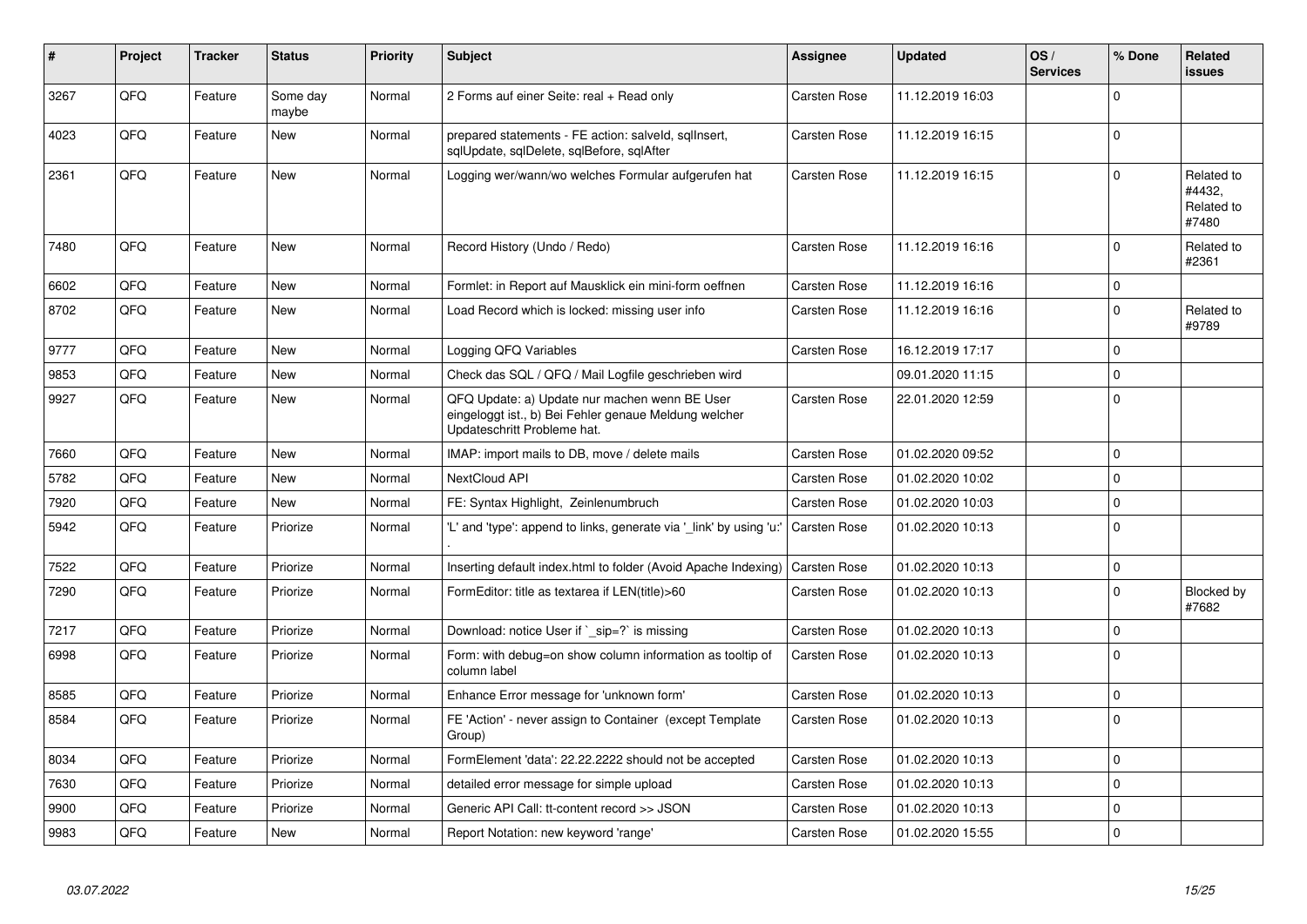| $\pmb{\#}$ | Project | <b>Tracker</b> | <b>Status</b>     | <b>Priority</b> | Subject                                                                                            | <b>Assignee</b>     | <b>Updated</b>   | OS/<br><b>Services</b> | % Done      | Related<br>issues   |
|------------|---------|----------------|-------------------|-----------------|----------------------------------------------------------------------------------------------------|---------------------|------------------|------------------------|-------------|---------------------|
| 10014      | QFQ     | Feature        | New               | Normal          | Manual.rst: describe behaviour and process order of<br>fillStoreVar, slaveId, sqlBefore,           | <b>Carsten Rose</b> | 01.02.2020 22:31 |                        | $\Omega$    |                     |
| 9928       | QFQ     | Feature        | Priorize          | Normal          | SpecialColumnName: a) Deprecated: ' AS "_+tag " ', b)<br>New: ' AS "_ <tag1><tag2>"'</tag2></tag1> | Carsten Rose        | 01.02.2020 23:17 |                        | $\Omega$    | Related to<br>#9929 |
| 8277       | QFQ     | Feature        | Priorize          | Normal          | fe.parameter.default=                                                                              | Carsten Rose        | 01.02.2020 23:17 |                        | $\Omega$    | Related to<br>#8113 |
| 9968       | QFQ     | Feature        | Priorize          | Normal          | Tooltip in Links for Developer                                                                     | Carsten Rose        | 01.02.2020 23:17 |                        | $\mathbf 0$ |                     |
| 5389       | QFQ     | Feature        | Some day<br>maybe | Normal          | QFQ Design: Multline label / note                                                                  | Benjamin Baer       | 01.02.2020 23:19 |                        | $\Omega$    |                     |
| 5132       | QFQ     | Feature        | Some day<br>maybe | Normal          | Error Message sendmail missing attachment: more details                                            | Carsten Rose        | 01.02.2020 23:19 |                        | l 0         |                     |
| 4872       | QFQ     | Feature        | Some day<br>maybe | Normal          | Fields of Typo3 page available in STORE_TYPO3                                                      | Carsten Rose        | 01.02.2020 23:19 |                        | l 0         |                     |
| 4869       | QFQ     | Feature        | Some day<br>maybe | Normal          | Dynamic Update (show, hide, readonly?, required?) for<br><b>Template Group Elements</b>            | Carsten Rose        | 01.02.2020 23:19 |                        | $\mathbf 0$ | Related to<br>#4865 |
| 4606       | QFQ     | Feature        | Some day<br>maybe | Normal          | link: qualifier to render bootstrap button                                                         | Carsten Rose        | 01.02.2020 23:19 |                        | $\Omega$    |                     |
| 5852       | QFQ     | Feature        | Some day<br>maybe | Normal          | Logging: mail.log / sql.log - im FE anzeigen und via AJAX<br>aktualisieren                         | Carsten Rose        | 01.02.2020 23:19 |                        | $\mathbf 0$ | Related to<br>#5885 |
| 5805       | QFQ     | Feature        | Some day<br>maybe | Normal          | TypeAHead SQL value instead of key stored                                                          |                     | 01.02.2020 23:19 |                        | $\Omega$    | Related to<br>#5444 |
| 5579       | QFQ     | Feature        | Some day<br>maybe | Normal          | Enhance Doc / Presentation: variable type 'link column type'                                       | Carsten Rose        | 01.02.2020 23:19 |                        | $\Omega$    |                     |
| 7100       | QFQ     | Feature        | Some day<br>maybe | Normal          | Download: log access, max downloads, time limit                                                    |                     | 01.02.2020 23:19 |                        | l 0         |                     |
| 6704       | QFQ     | Feature        | Some day<br>maybe | Normal          | Upload Mode: Bilder in Notizen rechts sollen aktuellen<br>Upload repräsentieren.                   |                     | 01.02.2020 23:19 |                        | $\mathbf 0$ | Related to<br>#3264 |
| 6084       | QFQ     | Feature        | Some day<br>maybe | Normal          | New escape type: 'D' - convert date                                                                |                     | 01.02.2020 23:19 |                        | $\mathbf 0$ |                     |
| 5983       | QFQ     | Feature        | Some day<br>maybe | Normal          | Form Submit (save & update): normalize date/-time FE                                               | Carsten Rose        | 01.02.2020 23:19 |                        | $\Omega$    |                     |
| 5923       | QFQ     | Feature        | Some day<br>maybe | Normal          | fillStoreSystemBySqlLate                                                                           |                     | 01.02.2020 23:19 |                        | $\mathbf 0$ |                     |
| 5895       | QFQ     | Feature        | Some day<br>maybe | Normal          | Tutorial: List of all QFQ Features                                                                 |                     | 01.02.2020 23:19 |                        | $\mathbf 0$ |                     |
| 5893       | QFQ     | Feature        | Some day<br>maybe | Normal          | Edit on double-click                                                                               |                     | 01.02.2020 23:19 |                        | $\mathbf 0$ | Related to<br>#5894 |
| 8522       | QFQ     | Feature        | Some day<br>maybe | Normal          | build QFQ - npm warnings                                                                           | Benjamin Baer       | 01.02.2020 23:19 |                        | 50          |                     |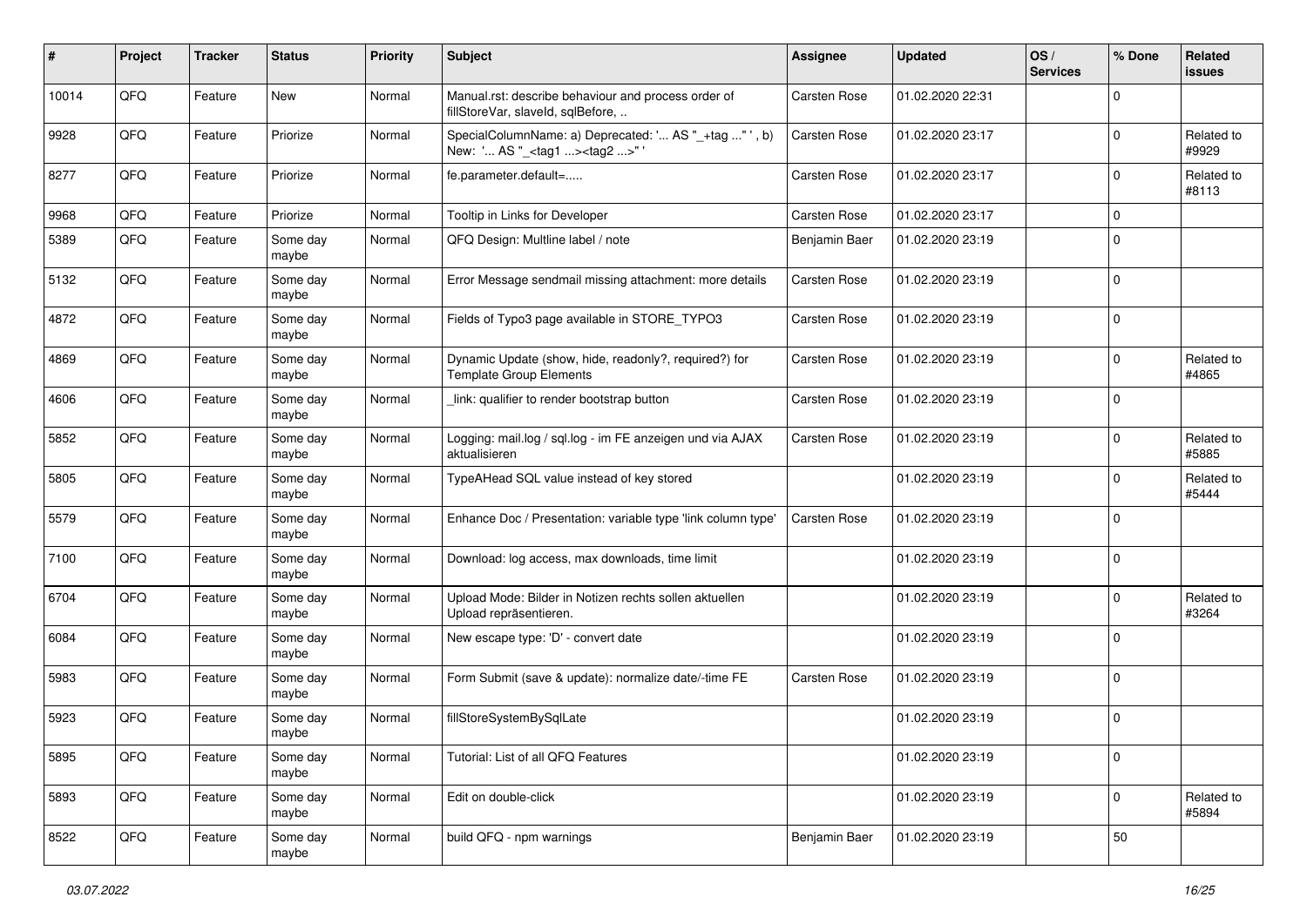| #    | Project | <b>Tracker</b> | <b>Status</b>     | <b>Priority</b> | <b>Subject</b>                                                                                                          | Assignee      | <b>Updated</b>   | OS/<br><b>Services</b> | % Done      | Related<br>issues                           |
|------|---------|----------------|-------------------|-----------------|-------------------------------------------------------------------------------------------------------------------------|---------------|------------------|------------------------|-------------|---------------------------------------------|
| 8056 | QFQ     | Feature        | Some day<br>maybe | Normal          | Termin Organisation (Reservation)                                                                                       |               | 01.02.2020 23:19 |                        | $\Omega$    | Related to<br>#8658                         |
| 7921 | QFQ     | Feature        | Some day<br>maybe | Normal          | Rest API Export: URL kuerzer machen                                                                                     |               | 01.02.2020 23:19 |                        | $\Omega$    |                                             |
| 4439 | QFQ     | Feature        | Some day<br>maybe | Normal          | Log: report all actions fired by an FE Element, incl. the<br>original directive (slaveld, sqlInsert, )                  |               | 01.02.2020 23:20 |                        | $\Omega$    | Related to<br>#4432.<br>Related to<br>#5458 |
| 4435 | QFQ     | Feature        | Some day<br>maybe | Normal          | Report: striptags - specify allowed tags                                                                                |               | 01.02.2020 23:20 |                        | $\Omega$    |                                             |
| 4433 | QFQ     | Feature        | Some day<br>maybe | Normal          | Log when SIP will be destroyed by QFQ for any (security)<br>reason                                                      |               | 01.02.2020 23:20 |                        | $\Omega$    | Related to<br>#4432.<br>Related to<br>#5458 |
| 4330 | QFQ     | Feature        | Some day<br>maybe | Normal          | Error Message: report missing {{ / }} in sqlUpdate, sqlInsert,<br>sglDelete, sglAfter, sglBefore in FE action elements. | Carsten Rose  | 01.02.2020 23:20 |                        | $\Omega$    |                                             |
| 1234 | QFQ     | Feature        | Some day<br>maybe | Normal          | QF: Record numbering: Im Grid soll in Spalte 1 optional die<br>laufende Nummer der Records angezeigt werden.            |               | 01.02.2020 23:20 |                        | $\Omega$    |                                             |
| 955  | QFQ     | Feature        | Some day<br>maybe | Normal          | QF: Notizen vor/nach dem Form                                                                                           |               | 01.02.2020 23:20 |                        | $\mathbf 0$ |                                             |
| 5455 | QFQ     | Feature        | Some day<br>maybe | Normal          | Mail Redirects grld abhaengig                                                                                           |               | 01.02.2020 23:20 |                        | $\Omega$    |                                             |
| 5428 | QFQ     | Feature        | Some day<br>maybe | Normal          | secure thumbnail: late render on access.                                                                                | Carsten Rose  | 01.02.2020 23:20 |                        | $\Omega$    |                                             |
| 5342 | QFQ     | Feature        | Some day<br>maybe | Normal          | link - with HTML Attributes                                                                                             |               | 01.02.2020 23:20 |                        | $\Omega$    | Related to<br>#14077                        |
| 5024 | QFQ     | Feature        | Some day<br>maybe | Normal          | Fabric: Generate PDF with edits                                                                                         | Benjamin Baer | 01.02.2020 23:20 |                        | $\Omega$    | Related to<br>#10704                        |
| 4816 | QFQ     | Feature        | Some day<br>maybe | Normal          | Templates for QFQ Reports (Tables, Radios, )                                                                            |               | 01.02.2020 23:20 |                        | $\Omega$    |                                             |
| 4757 | QFQ     | Feature        | Some day<br>maybe | Normal          | Test subrecord: download links ok? Links ok?                                                                            | Carsten Rose  | 01.02.2020 23:20 |                        | $\Omega$    |                                             |
| 4652 | QFQ     | Feature        | Some day<br>maybe | Normal          | UZH CD: Weiterleitung auf benutzerdefinierte 403/404 Seite                                                              | Carsten Rose  | 01.02.2020 23:20 |                        | $\Omega$    |                                             |
| 5851 | QFQ     | Feature        | Some day<br>maybe | Normal          | Queue System implementieren: MQTT, RabbitMQ                                                                             |               | 01.02.2020 23:20 |                        | $\Omega$    | Related to<br>#5715                         |
| 5850 | QFQ     | Feature        | Some day<br>maybe | Normal          | Deployment: In QFQ Doc best practice fuer zeitgemaesses<br>Deployment beschreiben                                       |               | 01.02.2020 23:20 |                        | $\Omega$    |                                             |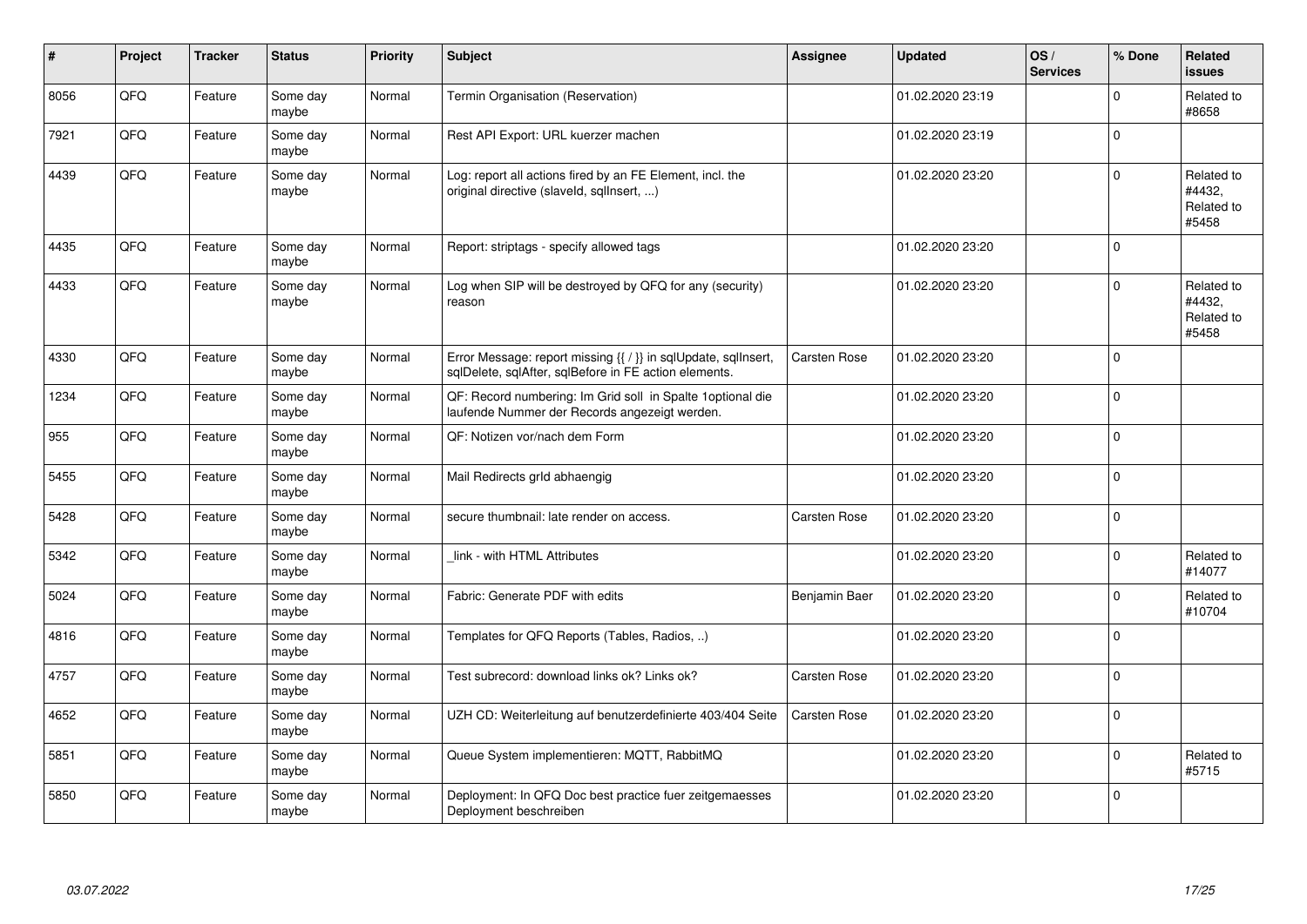| #    | Project | <b>Tracker</b> | <b>Status</b>     | <b>Priority</b> | <b>Subject</b>                                                                                                                                                | <b>Assignee</b>     | <b>Updated</b>   | OS/<br><b>Services</b> | % Done      | Related<br><b>issues</b>                    |
|------|---------|----------------|-------------------|-----------------|---------------------------------------------------------------------------------------------------------------------------------------------------------------|---------------------|------------------|------------------------|-------------|---------------------------------------------|
| 5665 | QFQ     | Feature        | Some day<br>maybe | Normal          | Versuch das '{{!' nicht mehr noetig ist.                                                                                                                      | Carsten Rose        | 01.02.2020 23:20 |                        | $\Omega$    | Related to<br>#7432,<br>Related to<br>#7434 |
| 4443 | QFQ     | Feature        | Some day<br>maybe | Normal          | Form: multiple secondary tables                                                                                                                               |                     | 01.02.2020 23:20 |                        | $\mathsf 0$ |                                             |
| 4365 | QFQ     | Feature        | Some day<br>maybe | Normal          | Multi Language: new way of config                                                                                                                             | Carsten Rose        | 01.02.2020 23:20 |                        | $\mathbf 0$ |                                             |
| 4343 | QFQ     | Feature        | Some day<br>maybe | Normal          | Link: Classifier to add 'attributes'                                                                                                                          | Carsten Rose        | 01.02.2020 23:20 |                        | $\mathbf 0$ | Related to<br>#14077                        |
| 4650 | QFQ     | Feature        | Some day<br>maybe | Normal          | Convert html to doc/rtf                                                                                                                                       | Carsten Rose        | 01.02.2020 23:20 |                        | $\mathbf 0$ | Related to<br>#10704                        |
| 4640 | QFQ     | Feature        | Some day<br>maybe | Normal          | Rename System Forms                                                                                                                                           |                     | 01.02.2020 23:20 |                        | $\mathbf 0$ |                                             |
| 4627 | QFQ     | Feature        | Some day<br>maybe | Normal          | dbupdate: all tables - check 'create', 'modified' if it is possible<br>to change to default 'CURRENT_TIMESTAMP' and modified<br>'ON UPDATE CURRENT_TIMESTAMP' |                     | 01.02.2020 23:20 |                        | $\pmb{0}$   |                                             |
| 4626 | QFQ     | Feature        | Some day<br>maybe | Normal          | Mobile View: 'classBody=qfq-form-right' makes no sense                                                                                                        |                     | 01.02.2020 23:20 |                        | $\mathsf 0$ |                                             |
| 4551 | QFQ     | Feature        | Some day<br>maybe | Normal          | Set 'pills' via dynamicUpdate to show/hide/disabled                                                                                                           |                     | 01.02.2020 23:20 |                        | $\mathbf 0$ | Related to<br>#3752                         |
| 4536 | QFQ     | Feature        | Some day<br>maybe | Normal          | FE upload: problem with delete if mutliple uploads an<br>FE.name="                                                                                            |                     | 01.02.2020 23:20 |                        | $\mathsf 0$ |                                             |
| 4446 | QFQ     | Feature        | Some day<br>maybe | Normal          | New FE get same feldContainerId as last modifed FE                                                                                                            |                     | 01.02.2020 23:20 |                        | $\pmb{0}$   |                                             |
| 5892 | QFQ     | Feature        | Some day<br>maybe | Normal          | QFQ should use T3 API to manipulate FE GROUP<br>membership                                                                                                    |                     | 01.02.2020 23:20 |                        | $\mathbf 0$ |                                             |
| 5480 | QFQ     | Feature        | Some day<br>maybe | Normal          | QFQ: Dokumentation mit Screenshots versehen                                                                                                                   | Carsten Rose        | 01.02.2020 23:20 |                        | $\mathbf 0$ | Related to<br>#9879                         |
| 5452 | QFQ     | Feature        | Some day<br>maybe | Normal          | Thumbnails from PDF: bad quality                                                                                                                              |                     | 01.02.2020 23:20 |                        | $\Omega$    |                                             |
| 4719 | QFQ     | Feature        | Some day<br>maybe | Normal          | Custom Message in Client in case of 'Browser tab close,<br>modification will be lost'                                                                         |                     | 01.02.2020 23:20 |                        | $\mathbf 0$ |                                             |
| 3504 | QFQ     | Feature        | New               | Normal          | Logging: welche Action FEs werden wann wie ausgefuehrt                                                                                                        | Carsten Rose        | 01.02.2020 23:21 |                        | $\mathbf 0$ | Related to<br>#5458.<br>Related to<br>#4092 |
| 5131 | QFQ     | Feature        | New               | Normal          | Activate Spin Gear ('wait/busy' indicator) via LINK attribute                                                                                                 | <b>Carsten Rose</b> | 01.02.2020 23:21 |                        | $\mathbf 0$ |                                             |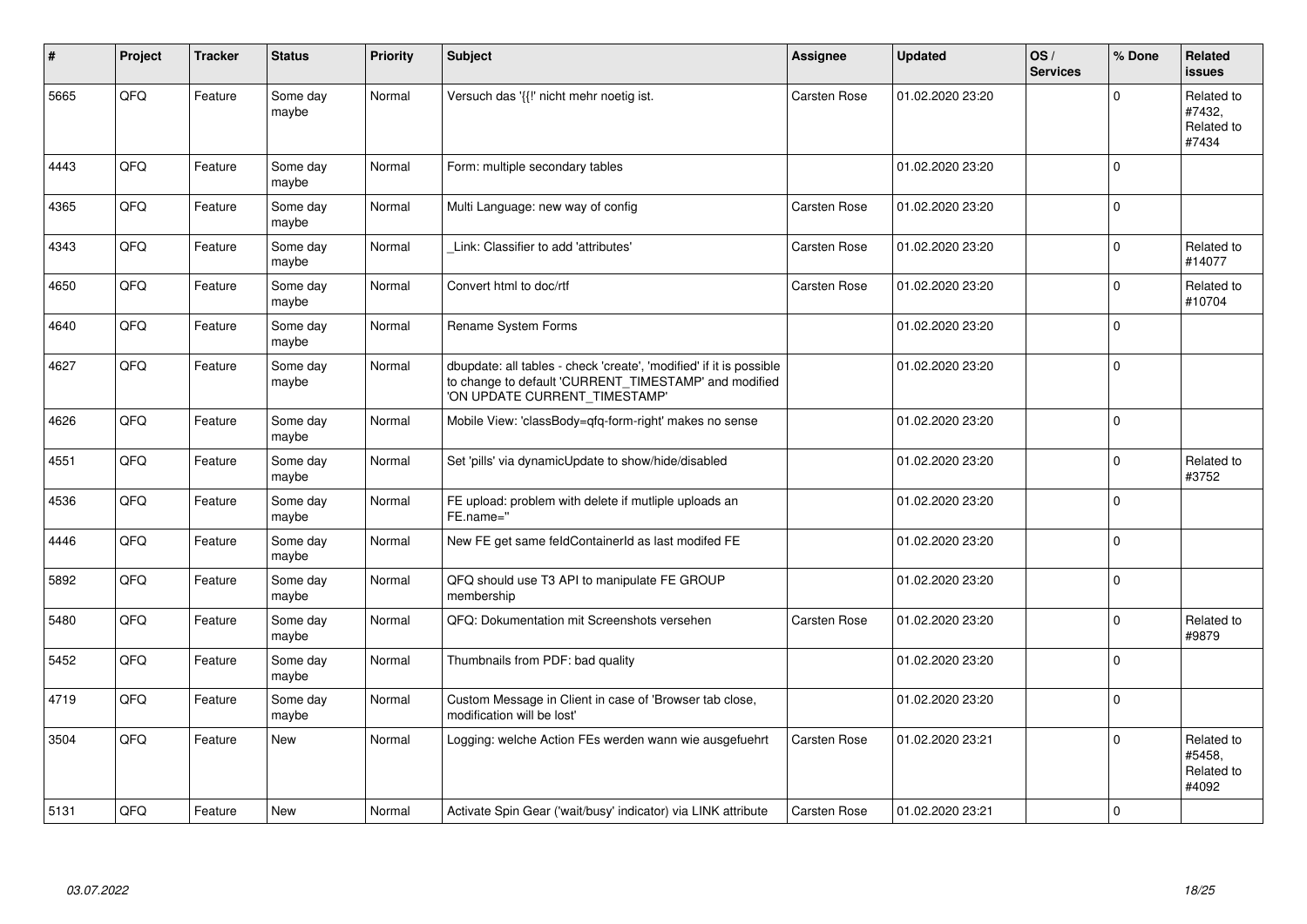| #    | Project    | <b>Tracker</b> | <b>Status</b>     | <b>Priority</b> | <b>Subject</b>                                                                                                             | <b>Assignee</b>     | <b>Updated</b>   | OS/<br><b>Services</b> | % Done              | Related<br><b>issues</b>                    |
|------|------------|----------------|-------------------|-----------------|----------------------------------------------------------------------------------------------------------------------------|---------------------|------------------|------------------------|---------------------|---------------------------------------------|
| 4250 | QFQ        | Feature        | New               | Normal          | AutoCron in QFQ via PHP                                                                                                    | Carsten Rose        | 01.02.2020 23:21 |                        | $\mathbf 0$         | Related to<br>#3292,<br>Related to<br>#3291 |
| 6437 | QFQ        | Feature        | New               | Normal          | Neuer Mode Button bei FormElementen                                                                                        | Carsten Rose        | 01.02.2020 23:21 |                        | $\mathbf 0$         | Related to<br>#9668,<br>Blocked by<br>#9678 |
| 6292 | QFQ        | Feature        | New               | Normal          | Download: File speichern mit Hash aber original Filename in<br>der Datenbank vermerken fuer Downloads                      | Carsten Rose        | 01.02.2020 23:21 |                        | $\mathbf 0$         |                                             |
| 6289 | QFQ        | Feature        | New               | Normal          | Form: Log                                                                                                                  | Carsten Rose        | 01.02.2020 23:21 |                        | $\mathbf 0$         |                                             |
| 6765 | QFQ        | Feature        | New               | Normal          | Moeglichkeit via QFQ eigene Logs zu schreiben                                                                              | Carsten Rose        | 01.02.2020 23:21 |                        | $\mathbf 0$         |                                             |
| 6609 | QFQ        | Feature        | New               | Normal          | Formlet: JSON API erweitern                                                                                                | Carsten Rose        | 01.02.2020 23:21 |                        | 50                  |                                             |
| 6594 | QFQ        | Feature        | New               | Normal          | Excel: on download, check if there is a valid sip                                                                          | Carsten Rose        | 01.02.2020 23:21 |                        | $\mathbf 0$         |                                             |
| 7119 | QFQ        | Feature        | New               | Normal          | Upload: scaleDownWidth, scaleDownHeight                                                                                    | Carsten Rose        | 01.02.2020 23:21 |                        | $\mathbf 0$         |                                             |
| 7102 | QFQ        | Feature        | New               | Normal          | Comment sign in report: '#' and '--'                                                                                       | Carsten Rose        | 01.02.2020 23:21 |                        | $\mathbf 0$         |                                             |
| 7099 | QFQ        | Feature        | New               | Normal          | Redesign FormEditor                                                                                                        | Carsten Rose        | 01.02.2020 23:21 |                        | $\mathbf 0$         |                                             |
| 6972 | QFQ        | Feature        | Some day<br>maybe | Normal          | Fabric Clipboard / cross browser tab                                                                                       | Benjamin Baer       | 01.02.2020 23:21 |                        | $\mathbf 0$         |                                             |
| 6970 | QFQ        | Feature        | Some day<br>maybe | Normal          | tablesorter: default fuer 'sortReset' aendern von 'Ctrl' zu 'Alt'                                                          | Benjamin Baer       | 01.02.2020 23:21 |                        | $\mathbf 0$         |                                             |
| 6855 | QFQ        | Feature        | New               | Normal          | With {{feUser:U}}!={{feUser:T}}: Save / Delete: only possible<br>with {{feUserSave:U}}='yes' and '{{feUserDelete:U}}='yes' | Carsten Rose        | 01.02.2020 23:21 |                        | $\mathbf 0$         |                                             |
| 7481 | QFQ        | Feature        | <b>New</b>        | Normal          | Detect 'BaseUrl' automatically                                                                                             | Carsten Rose        | 01.02.2020 23:21 |                        | $\mathbf 0$         |                                             |
| 7342 | QFQ        | Feature        | New               | Normal          | add content $=$ hide this                                                                                                  | Carsten Rose        | 01.02.2020 23:21 |                        | $\mathbf 0$         |                                             |
| 7280 | QFQ        | Feature        | New               | Normal          | recently used table                                                                                                        | Carsten Rose        | 01.02.2020 23:21 |                        | $\mathbf 0$         |                                             |
| 7239 | QFQ        | Feature        | New               | Normal          | TinyMCE: html tag whitelist                                                                                                | Carsten Rose        | 01.02.2020 23:21 |                        | $\mathbf 0$         | Related to<br>#14320                        |
| 7175 | QFQ        | Feature        | New               | Normal          | Upload: md5 hash as filename                                                                                               | Carsten Rose        | 01.02.2020 23:21 |                        | $\mathbf 0$         |                                             |
| 9602 | QFQ        | Feature        | New               | Normal          | Form definition as JSON                                                                                                    | <b>Carsten Rose</b> | 01.02.2020 23:21 |                        | $\mathbf 0$         | Related to<br>#9600                         |
| 7683 | <b>QFQ</b> | Feature        | New               | Normal          | Special column names in '{{ SELECT  AS _link }}' should<br>be detected                                                     | Carsten Rose        | 01.02.2020 23:21 |                        | 0                   |                                             |
| 7681 | QFQ        | Feature        | New               | Normal          | Optional switch off 'check for modified record'                                                                            | Carsten Rose        | 01.02.2020 23:21 |                        | $\mathbf 0$         |                                             |
| 7521 | QFQ        | Feature        | New               | Normal          | TemplateGroup: fe.type=upload                                                                                              | Carsten Rose        | 01.02.2020 23:21 |                        | 0                   | Related to<br>#9706                         |
| 4082 | QFQ        | Feature        | New               | Normal          | Dynamic Update: modeSql - useful default                                                                                   | Carsten Rose        | 01.02.2020 23:22 |                        | $\mathsf{O}\xspace$ |                                             |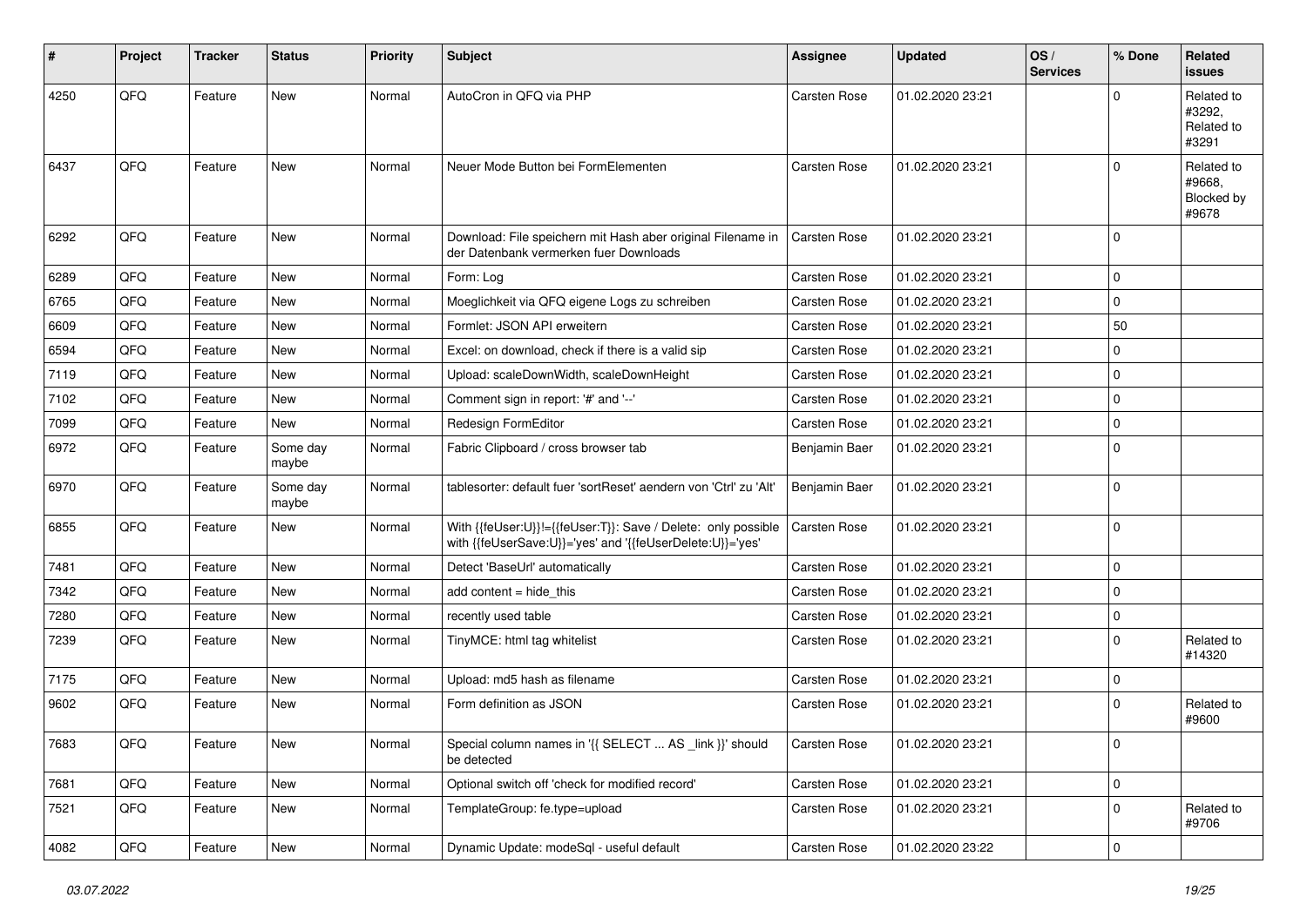| $\sharp$ | Project | <b>Tracker</b> | <b>Status</b>     | <b>Priority</b> | <b>Subject</b>                                                                                         | <b>Assignee</b> | <b>Updated</b>   | OS/<br><b>Services</b> | % Done      | Related<br><b>issues</b>                                             |
|----------|---------|----------------|-------------------|-----------------|--------------------------------------------------------------------------------------------------------|-----------------|------------------|------------------------|-------------|----------------------------------------------------------------------|
| 7109     | QFQ     | Feature        | New               | Normal          | Dynamic Updates: row/element hide                                                                      | Carsten Rose    | 01.02.2020 23:22 |                        | $\mathbf 0$ | Has<br>duplicate<br>#4081                                            |
| 6250     | QFQ     | Feature        | In Progress       | Normal          | Enhance layout: a) Subrecord, b) Subrecord-Title                                                       | Carsten Rose    | 01.02.2020 23:22 |                        | $\mathbf 0$ | Related to<br>#5391                                                  |
| 7812     | QFQ     | Feature        | New               | Normal          | FE 'Subrecord' - new option 'subrecordShowFilter',<br>'subrecordPaging'                                | Carsten Rose    | 01.02.2020 23:22 |                        | $\mathbf 0$ |                                                                      |
| 7730     | QFQ     | Feature        | Priorize          | Normal          | SELECT Box: title in between                                                                           | Benjamin Baer   | 01.02.2020 23:22 |                        | $\mathbf 0$ |                                                                      |
| 7520     | QFQ     | Feature        | New               | Normal          | QR Code:  AS _qr ( AS _link)                                                                           | Carsten Rose    | 01.02.2020 23:22 |                        | $\mathbf 0$ |                                                                      |
| 7519     | QFQ     | Feature        | New               | Normal          | Select: Multi                                                                                          | Carsten Rose    | 01.02.2020 23:22 |                        | $\mathbf 0$ |                                                                      |
| 8806     | QFQ     | Feature        | New               | Normal          | SQL Function nl2br                                                                                     | Carsten Rose    | 01.02.2020 23:22 |                        | $\mathbf 0$ |                                                                      |
| 8719     | QFQ     | Feature        | New               | Normal          | extraButtonLock: add support for 0/1                                                                   | Carsten Rose    | 01.02.2020 23:22 |                        | $\mathbf 0$ |                                                                      |
| 8336     | QFQ     | Feature        | New               | Normal          | Form > modified > Close New: a) Optional disable popup, b)<br>custom text, c) mode on save: close stay | Carsten Rose    | 01.02.2020 23:22 |                        | $\mathbf 0$ | Related to<br>#8335                                                  |
| 8089     | QFQ     | Feature        | New               | Normal          | Copy/Paste for FormElements                                                                            | Carsten Rose    | 01.02.2020 23:22 |                        | $\mathbf 0$ |                                                                      |
| 7924     | QFQ     | Feature        | New               | Normal          | Radio/Checkbox with Tooltip                                                                            | Carsten Rose    | 01.02.2020 23:22 |                        | $\mathbf 0$ |                                                                      |
| 9130     | QFQ     | Feature        | Some day<br>maybe | Normal          | tablesorter: Automatic Row numbering / Zeilenummer                                                     | Benjamin Baer   | 01.02.2020 23:22 |                        | $\mathbf 0$ |                                                                      |
| 9129     | QFQ     | Feature        | New               | Normal          | sqlValidate: Message as notification, not as error                                                     | Carsten Rose    | 01.02.2020 23:22 |                        | $\mathbf 0$ | Related to<br>#9128                                                  |
| 9128     | QFQ     | Feature        | New               | Normal          | Error Message: not replaced variables- a) replace back to<br>'{{', b) underline                        | Carsten Rose    | 01.02.2020 23:22 |                        | $\mathbf 0$ | Related to<br>#9129                                                  |
| 8975     | QFQ     | Feature        | New               | Normal          | Report Notation: 2.0                                                                                   | Carsten Rose    | 01.02.2020 23:22 |                        | $\mathbf 0$ | Related to<br>#8963                                                  |
| 9208     | QFQ     | Feature        | New               | Normal          | Manage 'recent' records                                                                                | Carsten Rose    | 01.02.2020 23:22 |                        | $\mathbf 0$ |                                                                      |
| 9136     | QFQ     | Feature        | New               | Normal          | Create ZIP files with dynamic PDFs                                                                     | Carsten Rose    | 01.02.2020 23:22 |                        | $\mathbf 0$ |                                                                      |
| 9537     | QFQ     | Feature        | New               | Normal          | FormEditor: Edit fieldset in FrontEnd                                                                  | Carsten Rose    | 01.02.2020 23:22 |                        | $\mathbf 0$ |                                                                      |
| 9352     | QFQ     | Feature        | New               | Normal          | FE 'Native' fire slaveld, sqlAfter, sqlIns                                                             | Carsten Rose    | 01.02.2020 23:22 |                        | $\mathbf 0$ |                                                                      |
| 9811     | QFQ     | Feature        | New               | Normal          | Report: tag every n'th row                                                                             | Carsten Rose    | 01.02.2020 23:22 |                        | $\mathbf 0$ |                                                                      |
| 9781     | QFQ     | Feature        | New               | Normal          | Button: CSS class to make buttons smaller                                                              | Carsten Rose    | 01.02.2020 23:22 |                        | $\mathbf 0$ |                                                                      |
| 9707     | QFQ     | Feature        | New               | Normal          | SIP security: encode pageld and check pageld on decode                                                 | Carsten Rose    | 01.02.2020 23:22 |                        | 0           |                                                                      |
| 9706     | QFQ     | Feature        | New               | Normal          | Multi File Upload (hidden template group)                                                              | Carsten Rose    | 01.02.2020 23:22 |                        | $\mathbf 0$ | Related to<br>#7521,<br>Related to<br>#5562,<br>Related to<br>#13330 |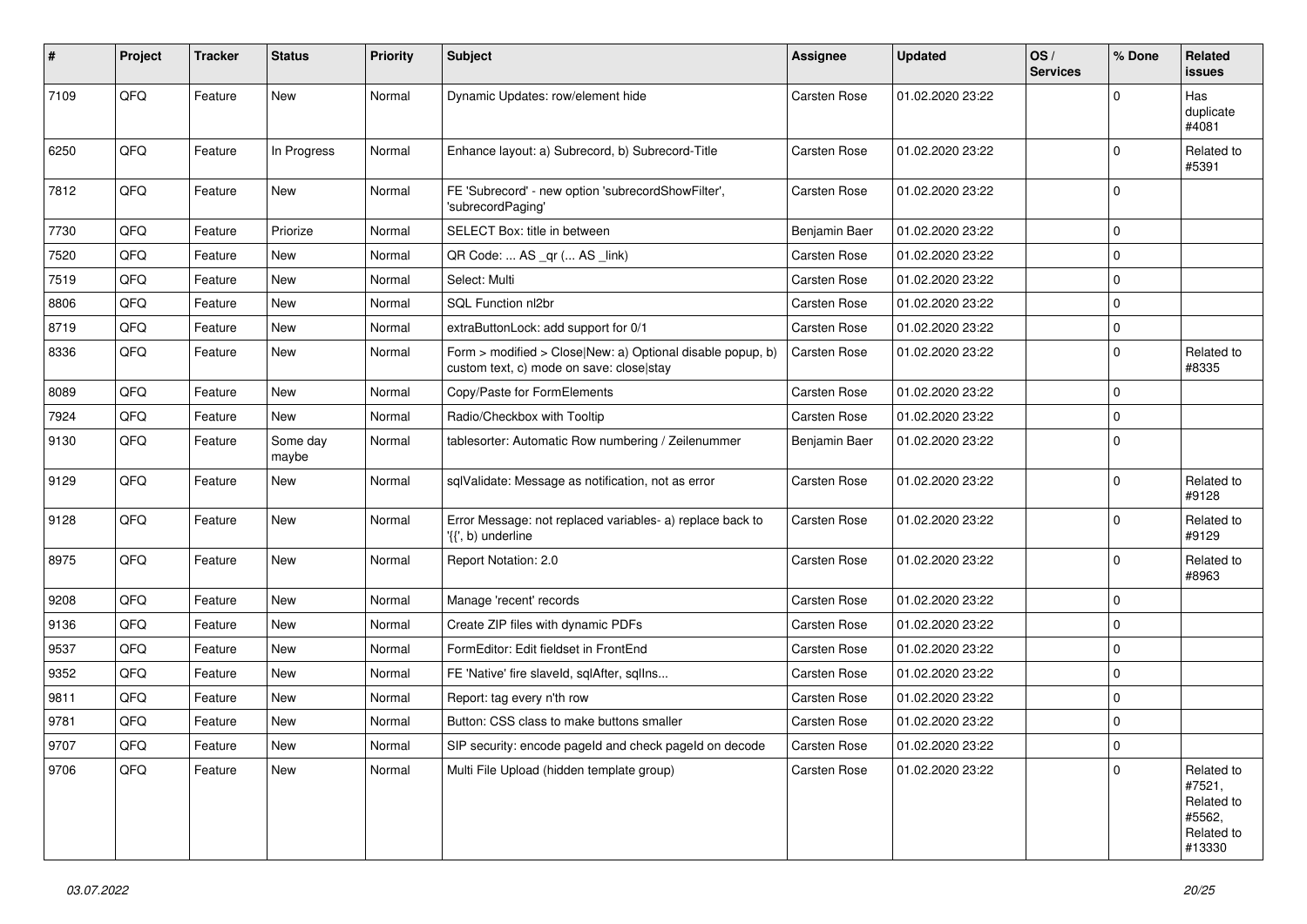| #     | Project | <b>Tracker</b> | <b>Status</b>     | <b>Priority</b> | Subject                                                                                            | Assignee       | <b>Updated</b>   | OS/<br><b>Services</b> | % Done      | Related<br>issues    |
|-------|---------|----------------|-------------------|-----------------|----------------------------------------------------------------------------------------------------|----------------|------------------|------------------------|-------------|----------------------|
| 10015 | QFQ     | Feature        | Priorize          | Normal          | Monospace in Textarea                                                                              | Carsten Rose   | 03.02.2020 13:40 |                        | $\Omega$    |                      |
| 10003 | QFQ     | Feature        | Priorize          | Normal          | fieldset: stronger visualize group                                                                 | Benjamin Baer  | 12.02.2020 08:13 |                        | $\mathbf 0$ |                      |
| 10115 | QFQ     | Feature        | New               | Normal          | TypeAhead: static list                                                                             | Carsten Rose   | 26.02.2020 16:42 |                        | 100         |                      |
| 4050  | QFQ     | Feature        | New               | Normal          | sql.log: 1) FormElement ID which causes a specific action,<br>2) Result in the same row.           | Carsten Rose   | 15.04.2020 11:35 |                        | 0           | Related to<br>#5458  |
| 10119 | QFQ     | Feature        | New               | Normal          | Dropdown (selectlist) & Type Ahead: format and catagorize<br>list                                  | Carsten Rose   | 07.05.2020 09:36 |                        | $\Omega$    |                      |
| 10124 | QFQ     | Feature        | Feedback          | Normal          | qfq AAI-Login                                                                                      | Karin Niffeler | 07.05.2020 09:36 |                        | 0           |                      |
| 10384 | QFQ     | Feature        | <b>New</b>        | Normal          | Parameter Exchange QFQ Instances                                                                   |                | 07.05.2020 09:38 |                        | $\Omega$    |                      |
| 10443 | QFQ     | Feature        | In Progress       | Normal          | Konzept_api / _live                                                                                | Carsten Rose   | 07.05.2020 09:39 |                        | $\Omega$    |                      |
| 10593 | QFQ     | Feature        | New               | Normal          | label2: text behind input element                                                                  | Carsten Rose   | 16.05.2020 10:57 |                        | $\mathbf 0$ |                      |
| 5345  | QFQ     | Feature        | New               | Normal          | Report: UPDATE / INSERT / DELETE statements should<br>trigger subqueries, depending on the result. | Carsten Rose   | 27.05.2020 16:11 |                        | $\Omega$    |                      |
| 10005 | QFQ     | Feature        | Priorize          | Normal          | Report / special column name:  AS _calendar                                                        | Carsten Rose   | 03.06.2020 17:28 |                        | $\mathbf 0$ |                      |
| 10738 | QFQ     | Feature        | Some day<br>maybe | Normal          | CORS headers for external API requests                                                             |                | 10.06.2020 14:00 |                        | $\mathbf 0$ |                      |
| 3432  | QFQ     | Feature        | New               | Normal          | subrecord: dynamicUpdate                                                                           | Carsten Rose   | 11.06.2020 21:10 |                        | $\Omega$    | Related to<br>#5691  |
| 10763 | QFQ     | Feature        | New               | Normal          | form accessed and submitted despite logout?                                                        |                | 16.06.2020 11:43 |                        | $\mathbf 0$ |                      |
| 10819 | QFQ     | Feature        | New               | Normal          | Persistent SIP - second try                                                                        | Carsten Rose   | 29.06.2020 23:02 |                        | 0           | Related to<br>#6261  |
| 10874 | QFQ     | Feature        | New               | Normal          | Erstellen eines Foreign Keys in der Tabelle "FormElement"                                          |                | 13.07.2020 10:11 |                        | $\mathbf 0$ |                      |
| 10976 | QFQ     | Feature        | New               | Normal          | Excel Export Verbesserungen                                                                        | Carsten Rose   | 06.08.2020 10:56 |                        | $\mathbf 0$ |                      |
| 10996 | QFQ     | Feature        | New               | Normal          | Download video via sip: no seek                                                                    | Carsten Rose   | 12.08.2020 14:18 |                        | $\Omega$    |                      |
| 11080 | QFQ     | Feature        | New               | Normal          | Send MQTT messages                                                                                 | Carsten Rose   | 29.08.2020 19:49 |                        | $\Omega$    |                      |
| 11076 | QFQ     | Feature        | In Progress       | Normal          | SELECT  AS _websocket                                                                              | Carsten Rose   | 30.08.2020 17:49 |                        | $\mathbf 0$ |                      |
| 11504 | QFQ     | Feature        | New               | Normal          | Dynamic Update: Button text update for 'Save',' Close' &<br>'Delete'                               | Carsten Rose   | 12.11.2020 23:44 |                        | $\Omega$    |                      |
| 11523 | QFQ     | Feature        | <b>New</b>        | Normal          | Mit dynamic Update erkennen, ob Upload gemacht wurde                                               | Carsten Rose   | 13.11.2020 15:07 |                        | $\Omega$    | Related to<br>#9533  |
| 11535 | QFQ     | Feature        | New               | Normal          | Ability to create SQL columns in frontend QFQ forms                                                |                | 17.11.2020 12:11 |                        | $\mathbf 0$ |                      |
| 11534 | QFQ     | Feature        | New               | Normal          | Report: Action on selected rows - Table batchprocessing<br>feature                                 |                | 18.11.2020 08:15 |                        | $\Omega$    |                      |
| 11716 | QFQ     | Feature        | New               | Normal          | Form an beliebiger Stelle im Report anzeigen                                                       |                | 09.12.2020 09:47 |                        | $\mathbf 0$ |                      |
| 11775 | QFQ     | Feature        | New               | Normal          | Subrecord Tooltip pro Feld                                                                         | Carsten Rose   | 18.12.2020 15:22 |                        | $\mathbf 0$ | Related to<br>#11955 |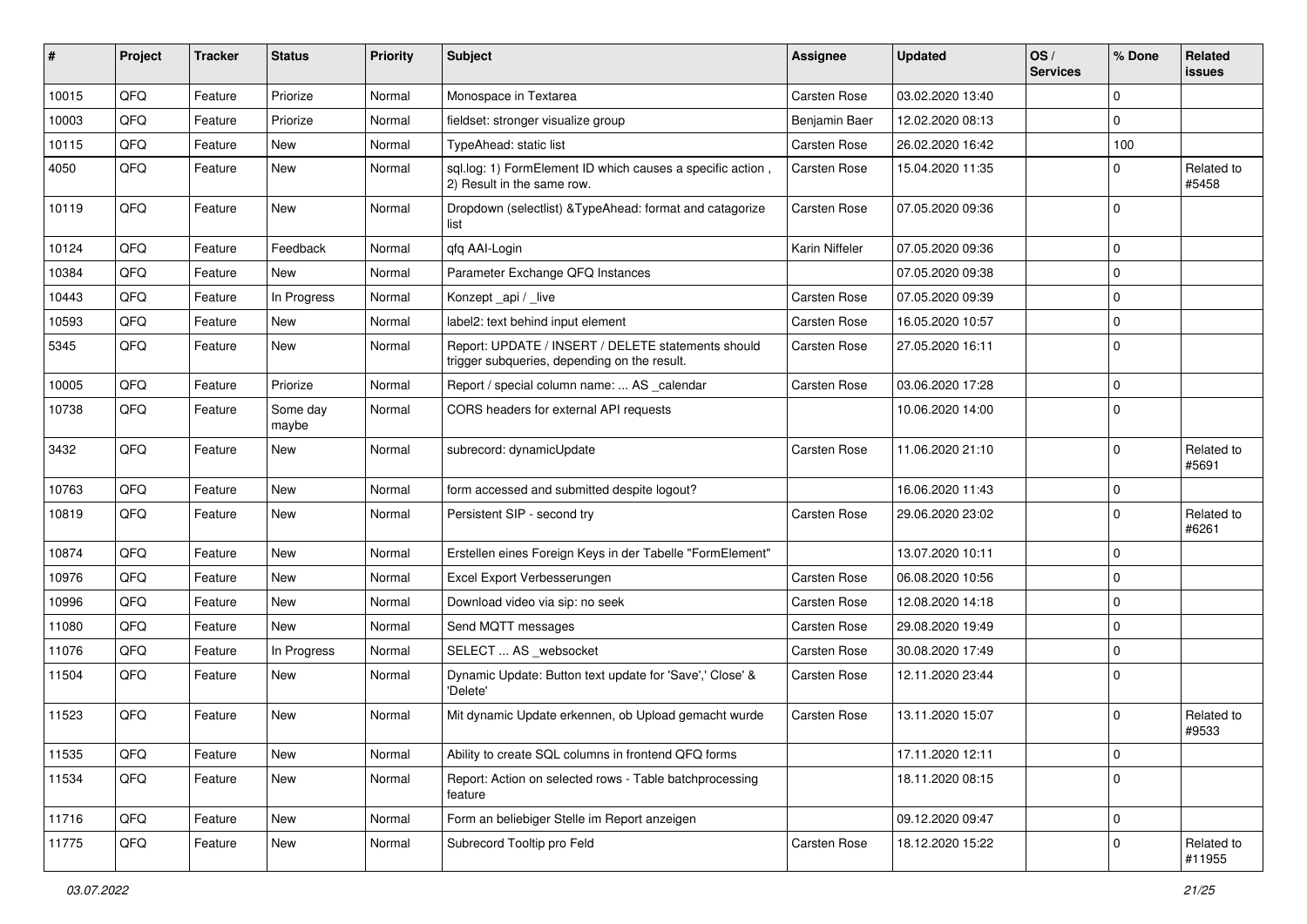| $\vert$ # | Project | <b>Tracker</b> | <b>Status</b>     | <b>Priority</b> | <b>Subject</b>                                                                                       | <b>Assignee</b>     | <b>Updated</b>   | OS/<br><b>Services</b> | % Done      | Related<br><b>issues</b>  |
|-----------|---------|----------------|-------------------|-----------------|------------------------------------------------------------------------------------------------------|---------------------|------------------|------------------------|-------------|---------------------------|
| 5695      | QFQ     | Feature        | In Progress       | Normal          | Multiform                                                                                            | Carsten Rose        | 02.01.2021 18:38 |                        | $\mathbf 0$ |                           |
| 3880      | QFQ     | Feature        | Some day<br>maybe | Normal          | Form 'Form': anlegen einer Tabelle                                                                   |                     | 14.01.2021 10:12 |                        | $\mathbf 0$ |                           |
| 7229      | QFQ     | Feature        | Some day<br>maybe | Normal          | New FormElement.type: Button                                                                         |                     | 01.02.2021 12:32 |                        | $\Omega$    |                           |
| 12023     | QFQ     | Feature        | New               | Normal          | MySQL Stored Precdure: QDECODESPECIALCHAR()                                                          | Carsten Rose        | 16.02.2021 11:16 |                        | $\pmb{0}$   | Related to<br>#12022      |
| 12038     | QFQ     | Feature        | <b>New</b>        | Normal          | a) STORE VAR: filenameOnlyStripUniq, b) SP:<br>QSTRIPUNIQ()                                          |                     | 17.02.2021 23:55 |                        | $\mathbf 0$ |                           |
| 12024     | QFQ     | Feature        | New               | Normal          | Excel Export: text columns by default decode<br>htmlspeciachar()                                     | Carsten Rose        | 17.02.2021 23:55 |                        | $\Omega$    | Related to<br>#12022      |
| 12039     | QFQ     | Feature        | New               | Normal          | Missing htmlSpecialChar() in pre processing on form submit                                           |                     | 18.02.2021 00:09 |                        | $\mathbf 0$ | Related to<br>#14320      |
| 8187      | QFQ     | Feature        | New               | Normal          | Subrecord: enable/hide new button - make new/edit/delete<br>customizeable.                           | Carsten Rose        | 06.03.2021 18:44 |                        | $\mathbf 0$ | Related to<br>#11326      |
| 12146     | QFQ     | Feature        | <b>New</b>        | Normal          | Autocron Job: Anzeigen wann der naechste Job ausgefuehrt<br>wird, resp das er nicht ausgefuehrt wird | <b>Carsten Rose</b> | 15.03.2021 15:23 |                        | $\mathbf 0$ |                           |
| 11516     | QFQ     | Feature        | <b>New</b>        | Normal          | Multi Page Form (Previous/Next Buttons)                                                              | Carsten Rose        | 16.03.2021 17:52 |                        | $\mathbf 0$ |                           |
| 8217      | QFQ     | Feature        | <b>New</b>        | Normal          | if-elseif-else construct                                                                             | Carsten Rose        | 16.03.2021 18:41 |                        | $\mathbf 0$ | Related to<br>#10716      |
| 10714     | QFQ     | Feature        | New               | Normal          | multi Table Form                                                                                     | Carsten Rose        | 16.03.2021 18:44 |                        | $\mathsf 0$ |                           |
| 10080     | QFQ     | Feature        | <b>New</b>        | Normal          | Popup on 'save' / 'close': configure dialog (answer<br>yes/no/cancle/)                               | Carsten Rose        | 28.03.2021 20:52 |                        | $\mathsf 0$ | Is duplicate<br>of #12262 |
| 12330     | QFQ     | Feature        | <b>New</b>        | Normal          | Copy to input field / text area / TinyMCE                                                            | Carsten Rose        | 07.04.2021 09:01 |                        | $\mathbf 0$ |                           |
| 12135     | QFQ     | Feature        | New               | Normal          | Subrecord: Notiz                                                                                     |                     | 24.04.2021 16:58 |                        | $\mathbf 0$ |                           |
| 7278      | QFQ     | Feature        | Some day<br>maybe | Normal          | Form: Wert vordefinieren der immer gesetzt wird                                                      |                     | 02.05.2021 09:27 |                        | $\Omega$    |                           |
| 12162     | QFQ     | Feature        | <b>New</b>        | Normal          | FE.type=sendmail: personalized mailing (several mails) via<br>template                               | Carsten Rose        | 03.05.2021 20:45 |                        | $\mathbf 0$ |                           |
| 12156     | QFQ     | Feature        | <b>New</b>        | Normal          | Form: Optional disable 'leave page'                                                                  |                     | 03.05.2021 20:45 |                        | $\mathbf 0$ |                           |
| 12109     | QFQ     | Feature        | New               | Normal          | Donwload Link: Plain, SIP, Persistent Link, Peristent SIP -<br>new notation                          | Carsten Rose        | 03.05.2021 20:45 |                        | $\pmb{0}$   | Related to<br>#12085      |
| 12480     | QFQ     | Feature        | <b>New</b>        | Normal          | If QFQ upgrade is running, block further request                                                     | Carsten Rose        | 03.05.2021 20:45 |                        | $\mathsf 0$ |                           |
| 12477     | QFQ     | Feature        | New               | Normal          | Support for refactoring: Form, FormElement, diverse<br>Tabellen/Spalten, tt-content Records          | Carsten Rose        | 03.05.2021 20:45 |                        | $\mathbf 0$ |                           |
| 12474     | QFQ     | Feature        | <b>New</b>        | Normal          | Check BaseConfigURL if it is given and the the last char is '/'                                      | <b>Carsten Rose</b> | 03.05.2021 20:45 |                        | $\mathbf 0$ |                           |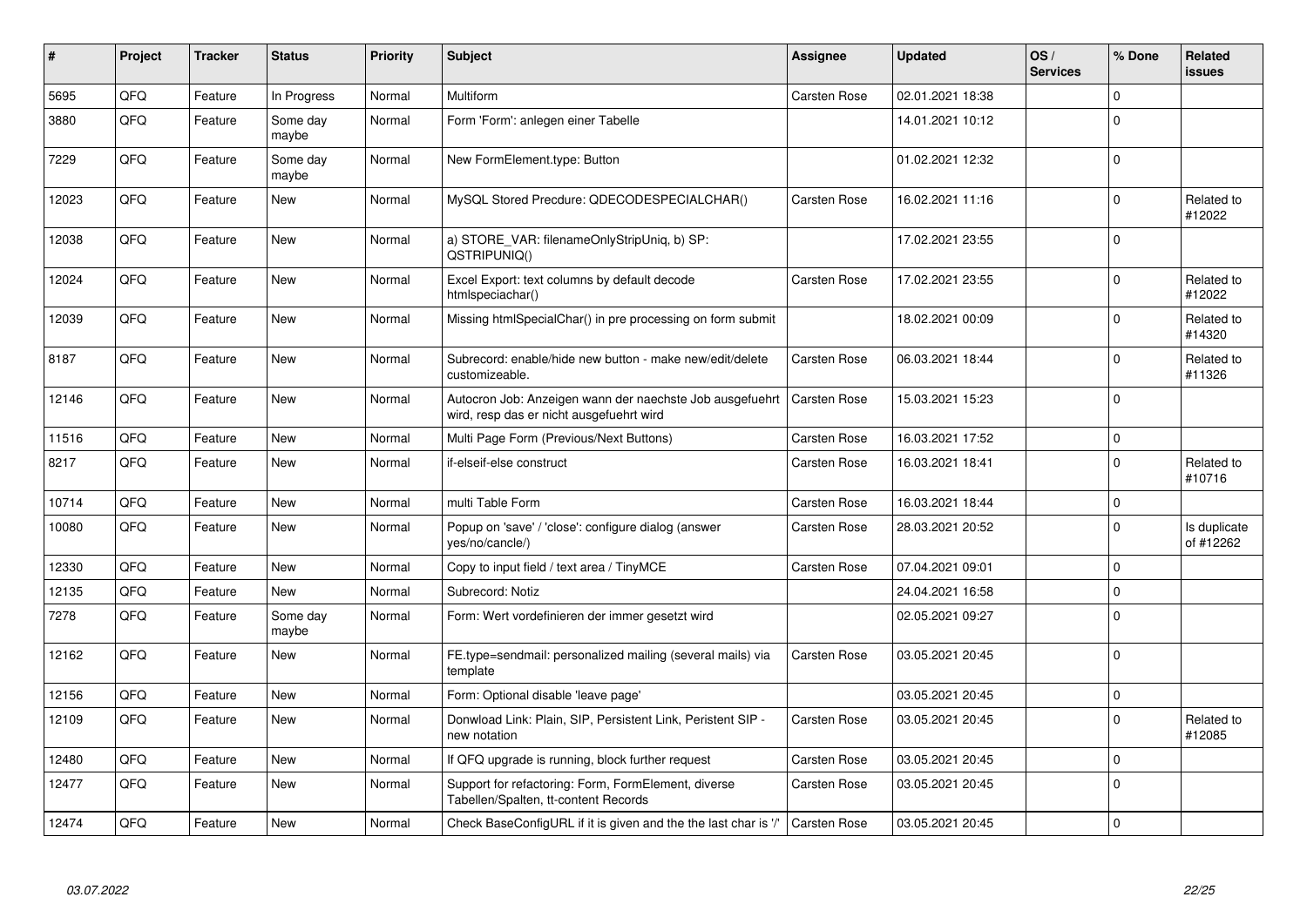| ∦     | Project    | <b>Tracker</b> | <b>Status</b> | <b>Priority</b> | <b>Subject</b>                                                                                                 | <b>Assignee</b>                                        | <b>Updated</b>   | OS/<br><b>Services</b> | % Done      | Related<br><b>issues</b>                      |                      |
|-------|------------|----------------|---------------|-----------------|----------------------------------------------------------------------------------------------------------------|--------------------------------------------------------|------------------|------------------------|-------------|-----------------------------------------------|----------------------|
| 12413 | QFQ        | Feature        | New           | Normal          | STORE_TYPO3: enhance for {{be_users.email:T}},<br>{{fe users.email:T}}                                         | <b>Carsten Rose</b>                                    | 03.05.2021 20:45 |                        | $\Omega$    | Related to<br>#12412,<br>Related to<br>#10012 |                      |
| 12400 | QFQ        | Feature        | <b>New</b>    | Normal          | Tutorial ist in QFQ Doku, Wird in der Suche gefunden, es<br>gibt aber kein Menupunkt - Inhalt ueberpruefen     | Carsten Rose                                           | 03.05.2021 20:45 |                        | $\Omega$    |                                               |                      |
| 12269 | QFQ        | Feature        | <b>New</b>    | Normal          | 2FA - Login                                                                                                    | Carsten Rose                                           | 03.05.2021 20:45 |                        | $\mathbf 0$ |                                               |                      |
| 11747 | QFQ        | Feature        | New           | Normal          | Maintenance Page with Redirect                                                                                 | Carsten Rose                                           | 03.05.2021 20:47 |                        | 0           | Related to<br>#11741                          |                      |
| 4194  | QFQ        | Feature        | In Progress   | Normal          | Bootstrap 4 ist jetzt offiziel                                                                                 |                                                        | 03.05.2021 20:47 |                        | 0           | Related to<br>#10114                          |                      |
| 11955 | QFQ        | Feature        | New           | Normal          | subrecord: new title option to set <th> attributes - e.g. to<br/>customize tablesorter options.</th>           | attributes - e.g. to<br>customize tablesorter options. | Carsten Rose     | 03.05.2021 20:47       |             | $\mathbf 0$                                   | Related to<br>#11775 |
| 12163 | QFQ        | Feature        | New           | Normal          | Checkbox: table wrap                                                                                           | Carsten Rose                                           | 03.05.2021 20:51 |                        | $\Omega$    |                                               |                      |
| 12119 | QFQ        | Feature        | New           | Normal          | AS paged: error message missing if there ist no 'r' argument.                                                  | Carsten Rose                                           | 03.05.2021 20:51 |                        | $\mathbf 0$ |                                               |                      |
| 10345 | QFQ        | Feature        | New           | Normal          | Templates - Patterns QFQ Style                                                                                 |                                                        | 03.05.2021 21:01 |                        | $\Omega$    | Related to<br>#10713                          |                      |
| 12465 | QFQ        | Feature        | <b>New</b>    | Normal          | QFQ Function: use in FE to fill StoreRecord                                                                    | Carsten Rose                                           | 05.05.2021 21:58 |                        | $\mathbf 0$ |                                               |                      |
| 12504 | QFQ        | Feature        | Priorize      | Normal          | sql.log: report fe.id                                                                                          | Carsten Rose                                           | 05.05.2021 22:09 |                        | $\mathbf 0$ |                                               |                      |
| 12503 | QFQ        | Feature        | Priorize      | Normal          | Detect dangerous UPDATE statement with missing WHERE                                                           | Carsten Rose                                           | 05.05.2021 22:09 |                        | $\mathbf 0$ |                                               |                      |
| 11320 | QFQ        | Feature        | Priorize      | Normal          | Typo3 Version 10 support                                                                                       | Carsten Rose                                           | 05.05.2021 22:09 |                        | $\mathbf 0$ |                                               |                      |
| 9394  | QFQ        | Feature        | Priorize      | Normal          | REST: allow for non numerical ids in get requests                                                              | Carsten Rose                                           | 05.05.2021 22:10 |                        | $\mathbf 0$ |                                               |                      |
| 8963  | QFQ        | Feature        | Priorize      | Normal          | Setting values in a store: flexible way                                                                        | Carsten Rose                                           | 05.05.2021 22:10 |                        | $\Omega$    | Related to<br>#8975                           |                      |
| 3867  | QFQ        | Feature        | Priorize      | Normal          | Readonly Formular: Template Groups add/delete<br>ausbeldnen                                                    | Carsten Rose                                           | 05.05.2021 22:12 |                        | $\mathbf 0$ |                                               |                      |
| 8044  | QFQ        | Feature        | Priorize      | Normal          | Transaction: a) Form, b) Report                                                                                | Carsten Rose                                           | 05.05.2021 22:14 |                        | $\Omega$    | Related to<br>#8043                           |                      |
| 9668  | QFQ        | Feature        | Priorize      | Normal          | Form.mode: rename 'hidden' to 'hide'                                                                           | Carsten Rose                                           | 05.05.2021 22:14 |                        | 0           | Related to<br>#6437                           |                      |
| 12439 | QFQ        | Feature        | In Progress   | Normal          | TinyMCE Paste from Word & Character Count/Limit                                                                | Carsten Rose                                           | 05.05.2021 22:15 |                        | $\mathbf 0$ |                                               |                      |
| 12412 | <b>QFQ</b> | Feature        | New           | Normal          | Action/Escape qualifier 'e' (empty), '0': if given, an empty<br>string (or '0') will be treated as 'not found' | Carsten Rose                                           | 08.05.2021 09:40 |                        | 0           | Related to<br>#12413,<br>Related to<br>#10012 |                      |
| 10011 | QFQ        | Feature        | Priorize      | Normal          | Offer new STORE_TYPO3 Variable 'beUser', 'beEmail'                                                             | Carsten Rose                                           | 08.05.2021 09:51 |                        | $\Omega$    | Related to<br>#10012,<br>Related to<br>#12511 |                      |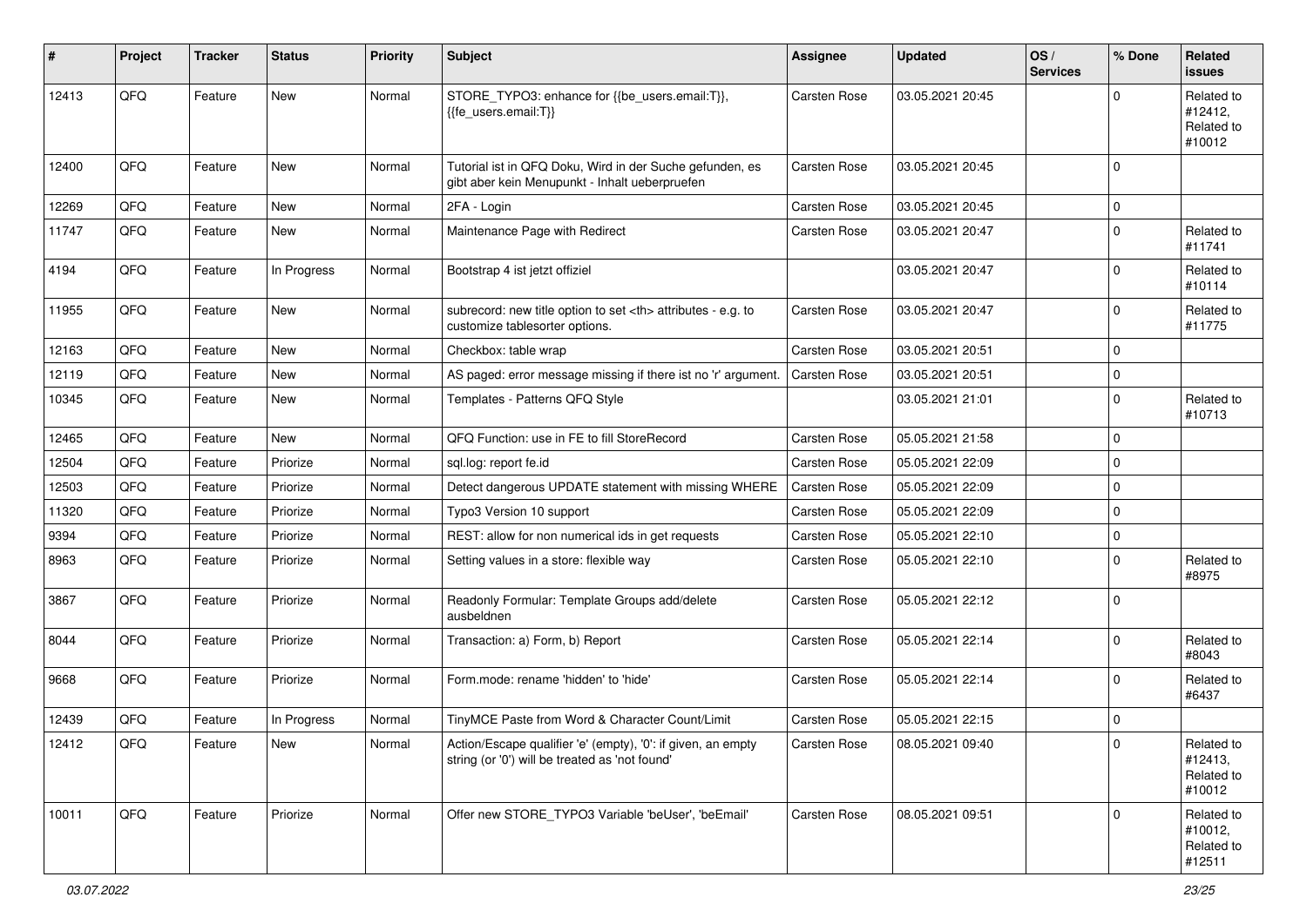| #     | Project | <b>Tracker</b> | <b>Status</b>     | Priority | <b>Subject</b>                                    | Assignee     | <b>Updated</b>   | OS/<br><b>Services</b> | % Done              | Related<br><b>issues</b>                                               |
|-------|---------|----------------|-------------------|----------|---------------------------------------------------|--------------|------------------|------------------------|---------------------|------------------------------------------------------------------------|
| 10012 | QFQ     | Feature        | Priorize          | Normal   | redirectAllMailTo: {{beEmail:T}}                  | Carsten Rose | 08.05.2021 09:54 |                        | $\Omega$            | Related to<br>#12412,<br>Related to<br>#12413,<br>Related to<br>#10011 |
| 12632 | QFQ     | Feature        | New               | Normal   | TinyMCE: Prepare CSS classes for images           | Carsten Rose | 04.06.2021 14:35 |                        | 100                 | Blocked by<br>#12186                                                   |
| 9346  | QFQ     | Feature        | Priorize          | Normal   | beforeSave: check if an upload is given           | Carsten Rose | 11.06.2021 21:18 |                        | $\mathsf 0$         |                                                                        |
| 9348  | QFQ     | Feature        | New               | Normal   | defaultThumbnailSize: pre render thumbnails       | Carsten Rose | 12.06.2021 09:05 |                        | $\mathsf{O}\xspace$ |                                                                        |
| 6723  | QFQ     | Feature        | New               | Normal   | Report QFQ Installation and Version               | Carsten Rose | 12.06.2021 09:07 |                        | $\mathsf{O}\xspace$ |                                                                        |
| 6261  | QFQ     | Feature        | <b>New</b>        | Normal   | Persistent SIP                                    | Carsten Rose | 12.06.2021 09:07 |                        | $\mathbf 0$         | Related to<br>#10819                                                   |
| 11460 | QFQ     | Feature        | New               | Normal   | Easier creation of changelog: gitchangelog        | Carsten Rose | 12.06.2021 10:20 |                        | $\pmb{0}$           | Related to<br>#13467                                                   |
| 12679 | QFQ     | Feature        | <b>New</b>        | Normal   | tablesorter: custom column width                  | Carsten Rose | 16.06.2021 11:10 |                        | $\pmb{0}$           |                                                                        |
| 4445  | QFQ     | Feature        | Some day<br>maybe | Normal   | template group: Option to simulate fieldset       |              | 28.06.2021 14:11 |                        | $\mathbf 0$         |                                                                        |
| 10793 | QFQ     | Feature        | In Progress       | Normal   | <b>Update NPM Packages</b>                        | Carsten Rose | 07.09.2021 13:25 |                        | 30                  |                                                                        |
| 11980 | QFQ     | Feature        | In Progress       | Normal   | protected verzeichnis MUSS geschützt werden       | Carsten Rose | 07.09.2021 13:30 |                        | $\mathbf 0$         |                                                                        |
| 11036 | QFQ     | Feature        | Some day<br>maybe | Normal   | inline report editor permissions                  | Carsten Rose | 16.09.2021 15:09 |                        | $\mathsf 0$         | Related to<br>#11323                                                   |
| 10745 | QFQ     | Feature        | Some day<br>maybe | Normal   | Tablesorter Excel Export                          | Carsten Rose | 16.09.2021 15:09 |                        | $\mathbf 0$         |                                                                        |
| 10116 | QFQ     | Feature        | Some day<br>maybe | Normal   | TypeAhead: Tag - show inside 'input' element      | Carsten Rose | 16.09.2021 15:09 |                        | $\mathsf 0$         |                                                                        |
| 7453  | QFQ     | Feature        | Some day<br>maybe | Normal   | import / export forms QFQ                         | Carsten Rose | 16.09.2021 15:10 |                        | $\mathbf 0$         |                                                                        |
| 7452  | QFQ     | Feature        | Some day<br>maybe | Normal   | automate deployment new QFQ version               | Carsten Rose | 16.09.2021 15:10 |                        | $\mathsf 0$         |                                                                        |
| 10095 | QFQ     | Feature        | Some day<br>maybe | Normal   | Generic Gitlab Integration into QFQ               | Carsten Rose | 16.09.2021 15:10 |                        | $\mathbf 0$         |                                                                        |
| 8586  | QFQ     | Feature        | Some day<br>maybe | Normal   | QFQ: Enhance Error message for 'record not found' | Carsten Rose | 16.09.2021 15:10 |                        | $\pmb{0}$           |                                                                        |
| 8520  | QFQ     | Feature        | Some day<br>maybe | Normal   | Bring QFQ to Composer                             | Carsten Rose | 16.09.2021 15:10 |                        | $\mathbf 0$         |                                                                        |
| 8101  | QFQ     | Feature        | Some day<br>maybe | Normal   | Password hash: support further hashing methods    | Carsten Rose | 16.09.2021 15:10 |                        | $\Omega$            |                                                                        |